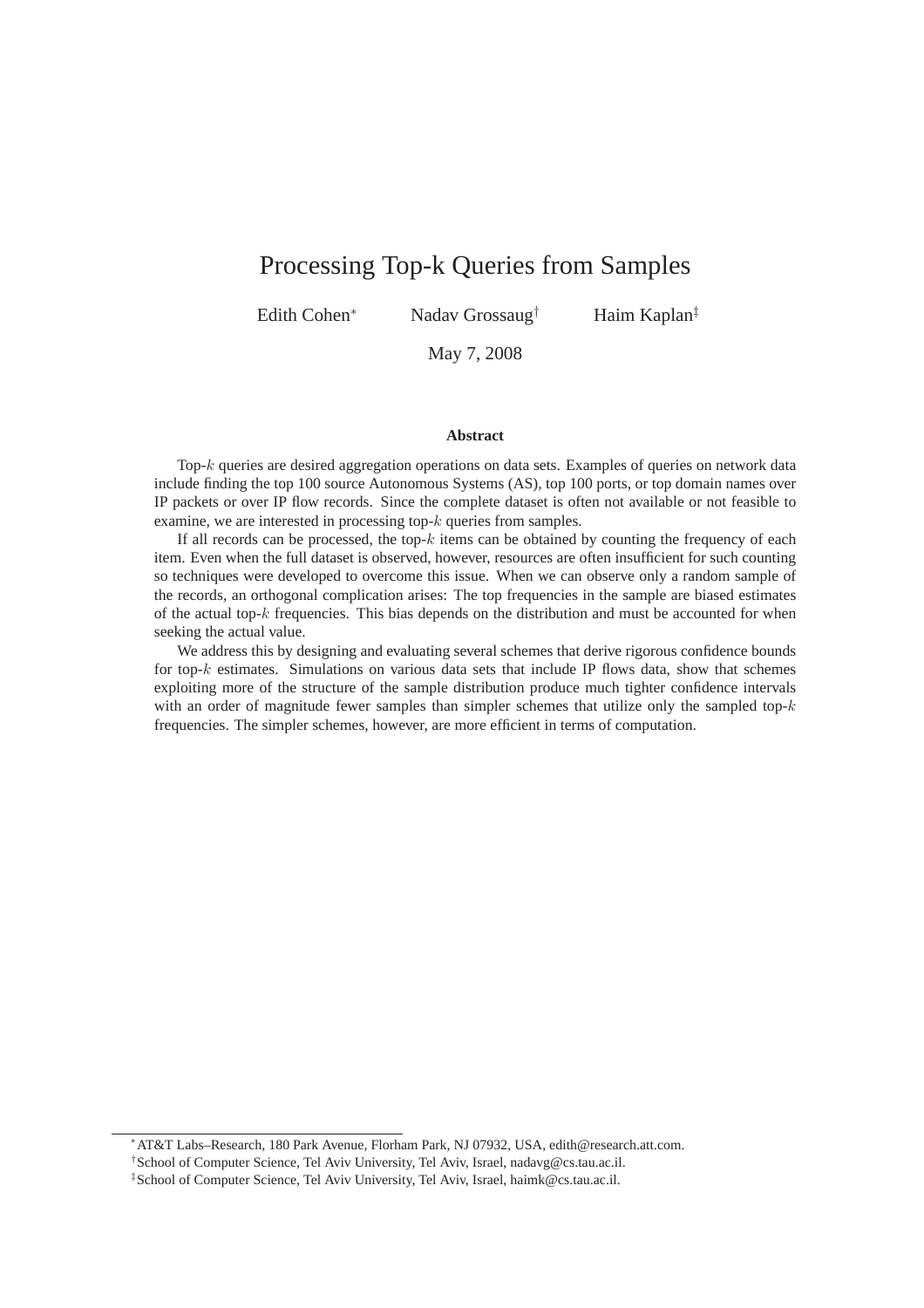# **1 Introduction**

Top- $k$  computation is an important data processing tool and constitute a basic aggregation query. In many applications, it is not feasible to examine the whole dataset and therefore approximate query processing is performed using a random sample of the records [\[CCMN00,](#page-27-0) [DLT03,](#page-28-0) [HV03,](#page-29-0) [MUK](#page-29-1)+04, [JMR05,](#page-29-2) [BID05\]](#page-27-1). These applications arise when the dataset is massive or highly distributed [\[GT01\]](#page-29-3) such as the case with IP packet traffic that is both distributed and sampled, and with Netflow records that are aggregated over sampled packet traces and collected distributively. Other applications arise when the value of the attribute we aggregate over is not readily available and determining it for a given record has associated (computational or other) cost. For example, when we aggregate over the domain name that corresponds to a source or destination IP address, the domain name is obtained via a reverse DNS lookups which we may want to perform only on a sample of the records.

A top- $k$  query over some attribute is to determine the  $k$  most common values for this attribute and their frequencies (number of occurrences) over a set of records. Examples of such queries are to determine the top-100 Autonomous Systems (AS) destinations, the top-100 applications (web, p2p, other protocols), 10 most popular Web sites, or 20 most common domain names. These queries can be posed in terms of number of IP packets (each packet is considered a record), number of distinct IP flows (each distinct flow is considered a record), or other unit of interest. We are interested in processing top-k queries from a sample of the records. For example, from a sampled packet streams or from a sample of the set of distinct flows. We seek probabilistic or approximate answers that are provided with confidence intervals.

It is interesting to contrast Top-k queries with *proportion* queries. A proportion query is to determine the frequency of a *specified* attribute value in a dataset. Examples of proportion queries are to estimate the fraction of IP packets or IP flows that belong to p2p applications, originate from a specific AS, or from a specific Web site.

Processing an approximate proportion query from a random sample is a basic and well understood statistical problem. The fraction of sampled records with the given attribute value is an unbiased estimator, and confidence intervals are obtained using standard methods.

Processing top-k queries from samples is more challenging. When the complete data set is observed, we can compute the frequency of each value and take the top-k most frequent values. When we have a random sample of the records, the natural estimator is the result of performing the same action on the sample. That is, obtaining the k most frequent values in the *sample* and proportionally scaling them to estimate the frequencies of the top- $k$  values in the real data set. This estimator, however, is biased upwards: The expectation of the combined frequency of the top- $k$  items in the sample is generally larger than the value of this frequency over the unsampled records. This is a consequence of the basic statistical property that the expectation of the maximum of a set of random variables is generally larger than the maximum of their expectations. While this bias must be accounted for when deriving confidence intervals and when evaluating the relation between the sampled and the actual top- $k$  sets, it is not easy to capture as it depends on the fine structure of the full distribution of frequencies in the unsampled dataset, which is not available to us.

**Overview of our contributions.** In Sections [3](#page-7-0) - [7](#page-19-0) we devise and evaluate three basic methods to derive confidence intervals for top- $k$  estimates. The main problem which we consider is to estimate the sum of the frequencies of the top-k values.

• **"Naive" bound:** Let  $\hat{f}$  be the sum of the frequencies of the top-k elements in the sample. We consider distributions (datasets) for which the probability that in a sample the sum of the frequencies of the top-k elements is at least  $\hat{f}$  is at least  $\delta$ . Among these distributions we look for those of smallest sum of top-k frequencies, say this sum is x. We use x as the lower end of our confidence interval. By constructing the confidence interval this way we capture both the bias of the sampled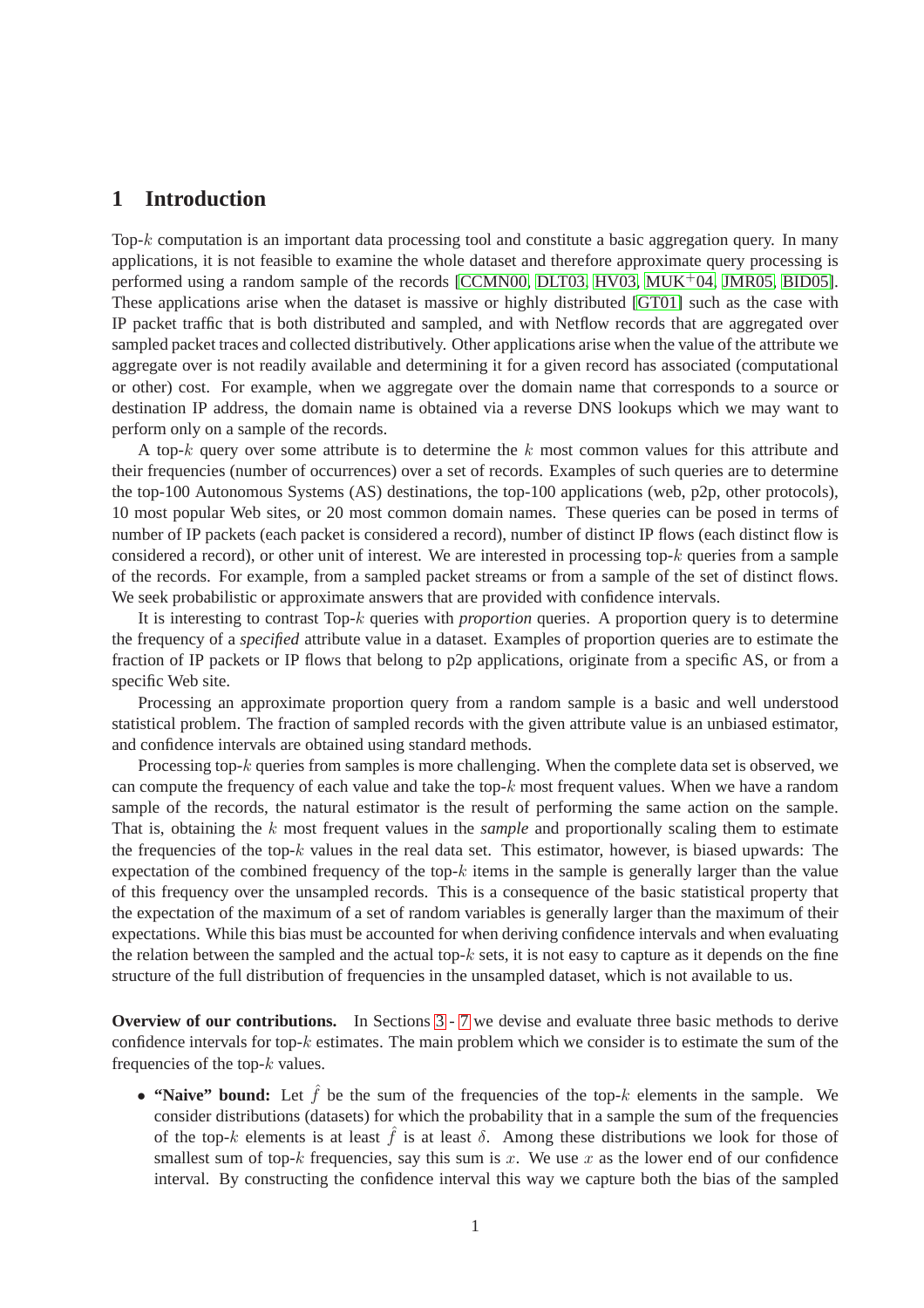top-k frequency and standard proportion error bounds. The definition of the Naive bound requires to consider all distributions, which is not computationally feasible. To compute this interval, we identify a restricted set of distributions such that it is sufficient to consider these distributions. We then construct a precomputed table providing the bound for the desired confidence level and sampled top- $k$  frequency  $\ddot{f}$ .

- **CUB bounds:** We use the sample distribution to construct a cumulative upper bound (CUB) for the top-i weight for all  $i \geq 1$ . We then use the CUB to restrict the set of distributions that must be taken into account in the lower bound construction. Therefore, we can potentially obtain tighter bounds than by the Naive approach. The CUB method, however, is computationally intensive, since we can not use precomputed values.
- **Cross-validation bounds:** We borrow terminology from hypothesis testing. The sample is split into two parts, one is the "learning" part and the other is a "testing" part. let S be the sampled top-k set of the learning part. We use the sampled weight of  $S$  in the testing part to obtain the "lower end" for our confidence interval. We also consider variations of this method in which the sample is split into more parts.

We evaluate these methods on a collection of datasets that include IP traffic flow records collected from a large ISP and Web request data. We show (precise characterization is provided in the sequel) that in a sense, the hardest distributions, those with the worst confidence bounds for a given sampled top- $k$  weight, are those where there are many large items that are close in size. Real-life distributions, however, are more Zipf-like and therefore the cross-validation and CUB approaches can significantly outperform the naive bounds. The naive bounds, however, require the least amount of computation.

**Relation to previous work.** Most previous work addressed applications where the complete dataset can be observed [\[MM02,](#page-29-4) [CM03,](#page-28-1) [CCFC04,](#page-27-2) [KSXZ05,](#page-29-5) [KME05\]](#page-29-6) but resources are not sufficient to compute the exact frequency of each item. The challenge in this case is to find approximate most frequent items using limited storage or limited communication. Examples of such settings are a data stream, data that is distributed on multiple servers, distributed data streams [\[BO03\]](#page-27-3), or data that resides on external memory. We address applications where we observe random samples rather than the complete dataset. The challenge is to estimate actual top frequencies from the available sample frequencies. These two settings are orthogonal. Our techniques and insights can be extended to a combined setting where the application observes a sample of the actual data and the available storage and communication do not allow us to obtain exact sample frequencies. We therefore need to first estimate sample frequencies from the observed sample, and then use these estimates to obtain estimates of the actual frequencies in the original dataset.

A problem related to the computation of top-k and heavy hitters is estimating the entire *size distribution* [\[KSXW04,](#page-29-7) [KSXZ05\]](#page-29-5) (estimate the number of items of a certain size, for all sizes). This is a more general problem than top- $k$  and heavy hitters queries and sampling can be quite inaccurate for estimating the complete size distribution [\[DLT03\]](#page-28-0) or even just the number of distinct items [\[CCMN00\]](#page-27-0). Clearly, sampling is too lossy for estimating the number of items with frequencies that are well under the sampling rate. The problem of finding top flows from sampled packet traffic was considered in [\[BID05\]](#page-27-1), where empirical data was used to evaluate the number of samples required until the top-k set in the sample closely matches the top-k set in the actual distribution. Their work did not include methods to obtain confidence intervals. The performance metrics used in [\[BID05\]](#page-27-1) are rank-based rather than weight based. That is, the approximation quality is measured by the difference between the actual rank of a flow (i.e., 3rd largest in size) to its rank in the sampled trace (i.e., 10th largest in side), whereas our metrics are based on the weight (size of each flow). That is, if two flows are of very similar size our metric does not penalize for not ranking them properly with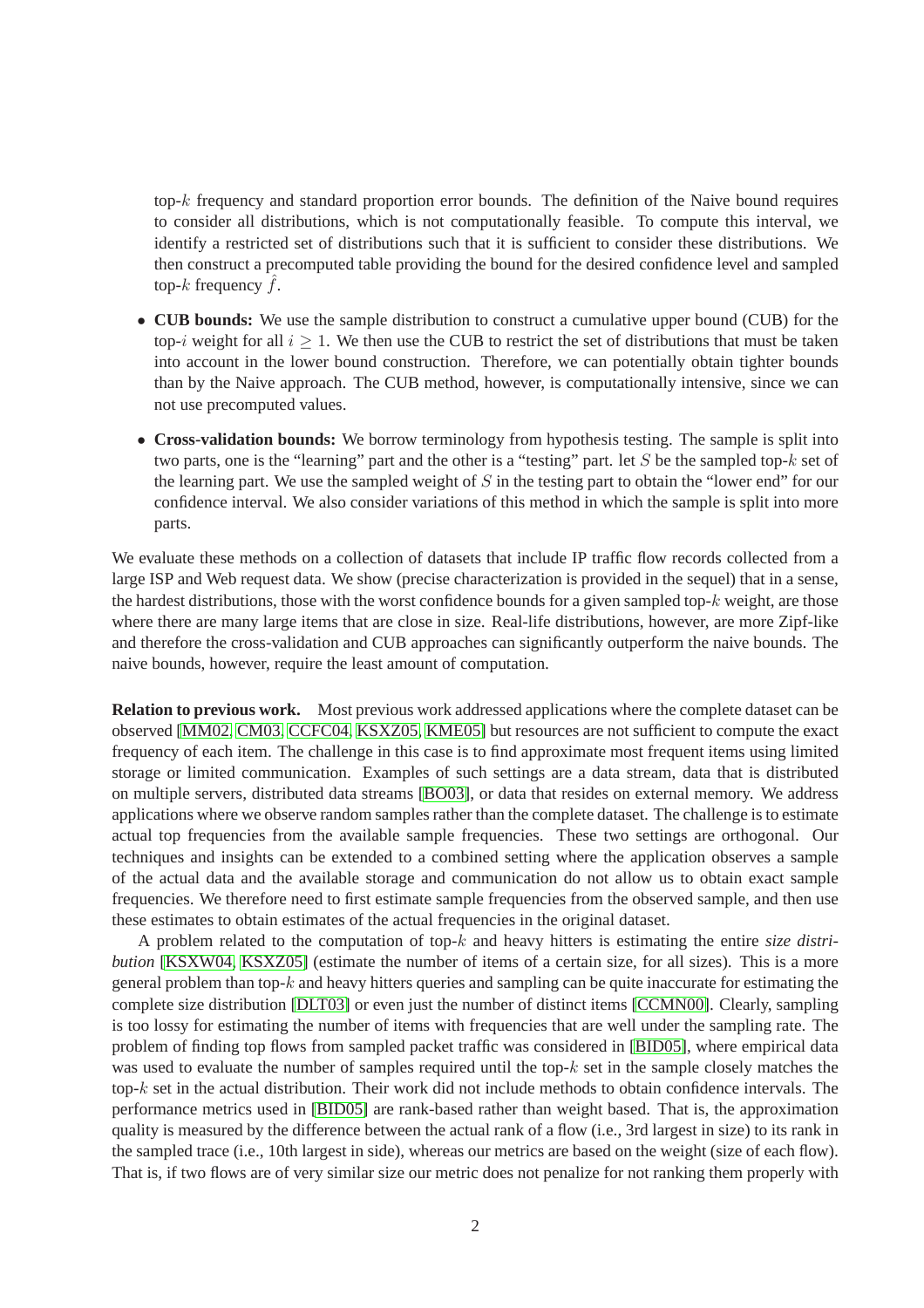respect to each other as two flows that have different weights. As a result, the conclusion in [\[CCFC04\]](#page-27-2), that a fairly high sampling rate is required may not be applicable under weight-based metrics.

We are not aware of other work that focused on deriving confidence intervals for estimating the top- $k$ frequencies and the heavy hitters from samples. Related work applied maximum likelihood (through the Expectation Maximization (EM) algorithm) to estimate the size distribution from samples [\[DLT03,](#page-28-0) [KSXZ05\]](#page-29-5). Unlike our schemes, these approaches do not provide rigorous confidence intervals.

Some work on distributed top- $k$  was motivated by information retrieval applications and assumed sorted accesses to distributed index list: Each remote server maintains its own top-k list and these lists can only be accessed in this order. Algorithms developed in this model included the well known Threshold Algorithm (TA) [\[Fag99,](#page-29-8) [FLN01\]](#page-29-9), TPUT [\[CW04\]](#page-28-2), and algorithms with probabilistic guarantees [\[TWS04\]](#page-29-10). In this model, the cost is measured by the number of sorted accesses. These algorithms are suited for applications where sorted accesses rather then random samples are readily available as may be the case when the data is a list of results from a search engine.

An extended abstract of this paper has appeared in [\[CGK06\]](#page-28-3).

### <span id="page-3-0"></span>**2 Preliminaries**

Let I be a set of items with weights  $w(i) \geq 0$  for  $i \in I$ . For  $J \subset I$ , denote  $w(J) = \sum_{i \in J} w(i)$ . We denote by  $T_i(J)$  (top-i set) a set of the i heaviest items in J, and by  $B_i(J)$  (bottom-i set) a set of the i lightest items in J. We also denote by  $\overline{W}_i(J) = w(T_i(J))$  the weight of the top-i elements in J and by  $\underline{W}_i(J) = w(B_i(J))$  the weight of the bottom-*i* elements in J.

We have access to weighted samples, where in each sample, the probability that an item is drawn is proportional to its weight. In the analysis and evaluation, we normalize the total weight of all items to 1, and use normalized weights for all items. This is done for the convenience of presentation and without loss of generality.

The *sample weight* of an item j using a set of samples S is the fraction of times it is sampled in S. We denote the sample weight of item j by  $w(S, j)$ . We define the sample weight of a subset J of items as the sum of the sample weights of the items in J, and denote it by  $w(S, J)$ . The sampled top-i and bottom-i sets (the i items with most/fewest samples in S) and their sampled weights are denoted by  $T_i(S, J)$ ,  $B_i(S, J)$ ,  $W_i(S, J) = w(S, T_i(S, J))$ , and  $\underline{W}_i(S, J) = w(S, B_i(S, J))$ , respectively.

#### **2.1 Top-k problem definition**

There are several variations of the approximate top-k problem. The most basic one is to estimate  $\overline{W}_k(I)$ . In this problem we are given a set  $S$  of weighted samples with replacements from  $I$  and a confidence parameter  $\delta$ . We are interested in an algorithm that computes an interval  $[\ell, u]$  such that  $\ell \leq \overline{W}_k(I) \leq u$ with probability  $1 - \delta$ . That is if we run the algorithm many times it would be "correct" in at least  $1 - \delta$ fractions of its runs. We call this problem *the approximate top-*k *weight problem*.

A possible variation is to compute a set T of k items, and a fraction  $\epsilon$ , as small as possible, such that  $w(T) \ge (1-\epsilon)\overline{W}_k(I)$  with probability  $1-\delta$ . If we are interested in absolute error rather than relative error then we require that  $w(T) \geq \overline{W}_k(I) - \epsilon$  with probability  $1 - \delta$ . We call this problem *the approximate top-k set problem*.

Note that in the *approximate top-*k *set* problem we do not explicitly require to obtain an estimate of  $w(T)$ . In case we can obtain such an estimate then we also obtain good bounds on  $\overline{W}_k(I)$ .

The relation between these two variants is interesting. It seems that approximating the top- $k$  weight rather than finding an actual approximate subset is an easier problem (requires fewer samples). As we shall see, however, there are families of distributions for which it is easier to obtain an approximate top-k set.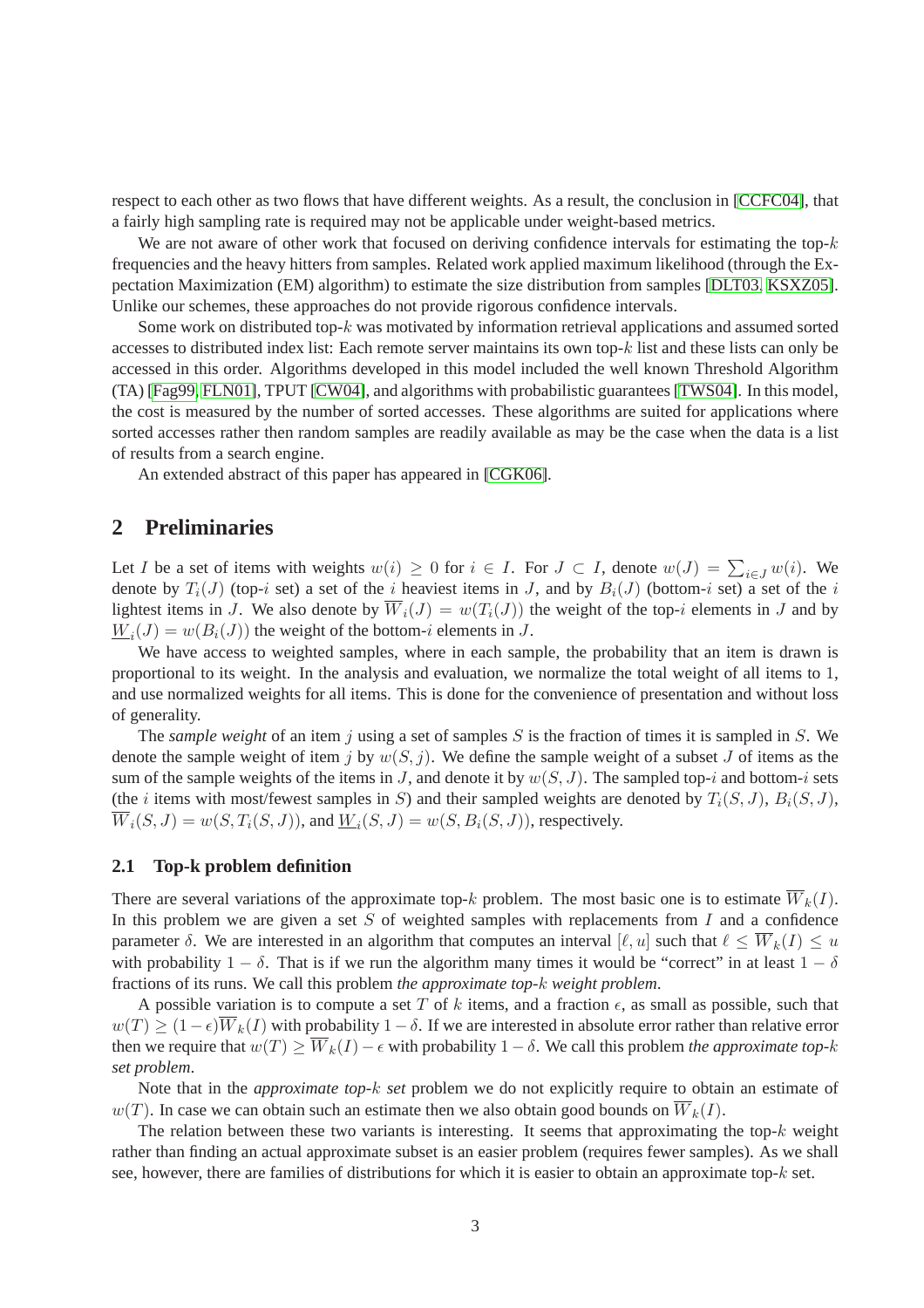There are stronger versions of the approximate top- $k$  weight problem and the approximate top- $k$  set problem. Two natural ones are the following. We define here the "set" versions of these problems. The definition of the "weight" version is analogous.

- *All-prefix approximate top-k set:* Compute an ordered set of k items such that with probability  $1 \delta$ for any  $i = 1, \ldots, k$ , the first i items have weight that is approximately  $\overline{W}_i(I)$ . We can require either a small relative error or a small absolute error.
- *Per-item approximate top-k set:* Compute an ordered set of k items such that with probability  $1 \delta$ for any  $i = 1, \ldots, k$ , the *i*th item in the set has weight that approximately equals  $(\overline{W}_i(I) - \overline{W}_{i-1}(I))$ (the weight of the *i*th heaviest item in  $I$ ). Here too we can require either a small relative error or a small absolute error.

Satisfying the stronger definitions can require substantially more samples while the weaker definitions suffice for many applications. It is therefore important to distinguish the different versions of the problem. We provide algorithms and results for obtaining an approximate top- $k$  weight, some of our techniques also extend to other variants.

### <span id="page-4-1"></span>**2.2 Confidence bounds**

We say that a random variable U is a  $(1 - \delta)$ -confidence upper bound for a parameter  $\xi$  of a distribution I, if  $\xi$  is not larger than U with probability  $(1 - \delta)$ :

$$
\text{PROB}\{\xi \le U\} \ge 1 - \delta \,.
$$

(The r.v.  $U$  is a function of the random samples, so this probability is over the draw of the random samples.) We define  $(1 - \delta)$ -confidence lower bound L for  $\xi$  analogously. We say that  $[L, U]$  is a  $(1 - \delta)$ -confidence *interval* for  $\xi$ , if the value of  $\xi$  is not larger than U and not smaller than L with probability  $(1 - \delta)$ :

$$
\text{PROB}\{L \le \xi \le U\} \ge 1 - \delta.
$$

If  $U(\delta_1)$  is a  $(1 - \delta_1)$ -confidence upper bound for a parameter, and  $L(\delta_2)$  is a  $(1 - \delta_2)$ -confidence lower bound for the same parameter, then  $[L(\delta_2), U(\delta_1)]$  is a  $(1 - \delta_1 - \delta_2)$ -confidence interval for the parameter. Once we have a confidence interval we can think of the middle of the interval,  $(U(\delta_1) + L(\delta_2))/2$ , as the *estimate*, and of the differences between the endpoints and the estimate,  $\pm (U(\delta_1) - L(\delta_2))/2$ , as the *error bars*.

**Bounds for proportions.** Consider a coin with bias q and a sample S of s coin flips. Let  $Suc(s, q)$  be the number of positive flips in S. Then the distribution of  $Suc(s, q)$  is binomial with parameters s and q. Define  $Suc<(q,s,h) = \text{PROB}\{Suc(s,q) \leq h\}$ , and  $Suc>(q,s,h) = \text{PROB}\{Suc(s,q) \geq h\}$ . It is easy to see that  $Suc<(q,s,h)$  is a decreasing function of q. When  $q=0$  we have that  $Suc<(q,s,h)=1$  and when  $q=1$ we have  $Suc_{\leq}(q, s, h) = 0$  for any  $h < s$ . Similarly,  $Suc_{\geq}(q, s, h)$  is an increasing function of q. When  $q = 0$  we have that  $Suc>(q, s, h) = 0$  for any  $h > 0$ , and when  $q = 1$  we have  $Suc<(q, s, h) = 1$ .

A proportion query is the task of estimating the bias  $p$  of a coin from a set of coin flips. So consider now a sample S of s coin flips obtained for a proportion query (from a coin whose bias we want to estimate). Let h be the number of positive samples in S, and let  $\hat{p} = h/s$  be the fraction of positive samples. Let  $U(\hat{p}, s, \delta)$  be the largest value q such that  $Suc<(q,s,h) \geq \delta$ . The following lemma shows that  $U(\hat{p}, s, \delta)$  is a  $(1 - \delta)$ -confidence upper bound on the proportion p.

<span id="page-4-0"></span>**Lemma 1.**  $U(\hat{p}, s, \delta)$  *is a*  $(1 - \delta)$ *-confidence upper bound on the proportion*  $p$ *.*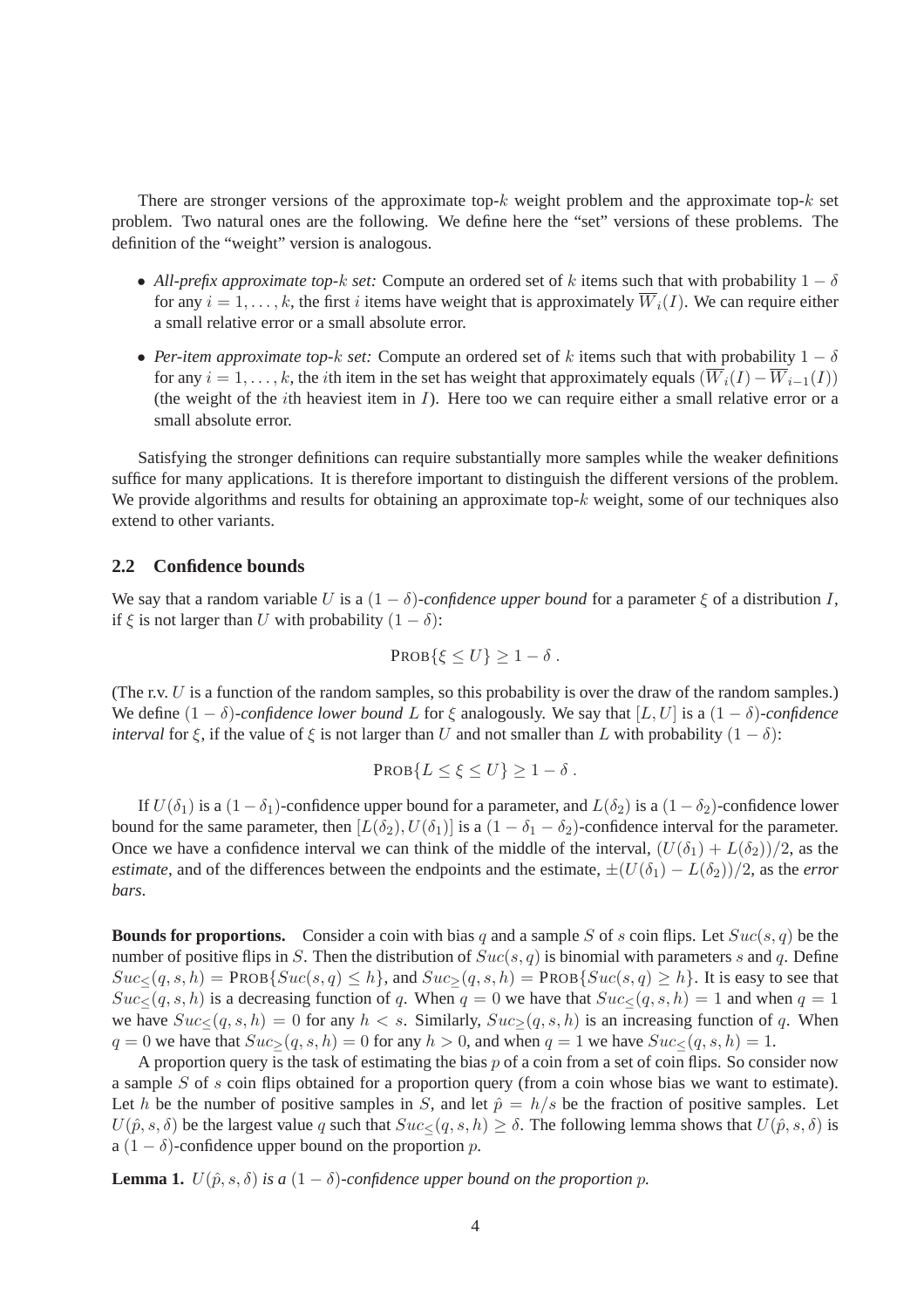*Proof.* We have to show that

$$
\sum_{h=0}^{s} \text{PROB}\{p \le U\left(\frac{h}{s}, s, \delta\right) \mid (Suc(s, p) = h)\}\text{PROB}\{Suc(s, p) = h\} \ge 1 - \delta.
$$

By Bayes rule we have that the left hand side equals

$$
\sum_{h=0}^{s} \text{PROB}\{(p \le U\left(\frac{h}{s}, s, \delta\right)) \wedge (Suc(s, p) = h)\}.
$$

Clearly  $\text{PROB}\left\{ (p \leq U \right\}$  $(\frac{h}{s}, s, \delta)) \wedge (Suc(s, p) = h) \} = 0$  for h such that  $p > U(\frac{h}{s})$  $\frac{h}{s}, s, \delta$ ) and PROB $\{ (p \leq$  $U\left(\frac{h}{s}\right)$  $\left(\frac{h}{s}, s, \delta\right)$ )  $\wedge$   $(Suc(s, p) = h)$ } = PROB $\{Suc(s, p) = h\}$  for h such that  $p \leq U\left(\frac{h}{s}\right)$  $\frac{h}{s}, s, \delta$ ).

Now let  $h'$  be the largest such that

$$
\sum_{h=h'}^{s} \text{PROB}\{Suc(s,p) = h\} \le 1 - \delta.
$$

Then  $Suc \leq (p, s, h-1) \geq \delta$  and therefore  $p \leq U(\frac{h-1}{s}, s, \delta)$ . So we obtain that

$$
\sum_{h=0}^{s} \text{PROB}\{(p \le U\left(\frac{h}{s}, s, \delta\right)) \land (Suc(s, p) = h)\} \ge \sum_{h=h'-1}^{s} \text{PROB}\{Suc(s, p) = h\} \ge 1 - \delta,
$$

 $\Box$ 

as required.

Similarly, let  $L(\hat{p}, s, \delta)$  be the smallest value q such that a proportion q is at least  $\delta$  likely to have at least h positive samples in a sample of size s.<sup>[1](#page-5-0)</sup> That is q is the smallest value such that  $Suc_{\geq}(q, s, h) \geq \delta$ . The following lemma is analogous to lemma [1.](#page-4-0) Its proof is similar and hence omitted.

### <span id="page-5-1"></span>**Lemma 2.**  $L(\hat{p}, s, \delta)$  *is a*  $(1 - \delta)$ *-confidence lower bound on the proportion* p.

Exact values of these bounds are defined by the Binomial distribution. Approximations can be obtained using Chernoff bounds, tables produced by simulations, or via the Poisson or Normal approximation. The  $\sqrt{\hat{p}(1-\hat{p})/s}.$ Normal approximation applies when  $ps \ge 5$  and  $s(1 - p) \ge 5$ . The standard error is approximated by

**Difference of two proportions.** We use  $(1 - \delta)$ -confidence upper bounds for the *difference of two proportions*. Suppose we have  $n_1$  samples from a coin with bias  $p_1$  and  $n_2$  samples from a coin with bias  $p_2$ . Denote the respective sample means by  $\hat{p}_1$  and  $\hat{p}_2$ . Observe that the expectation of  $\hat{p}_1 - \hat{p}_2$  is  $p_1 - p_2$ .

We use the notation  $C(\hat{p}_1, n_1, \hat{p}_2, n_2, \delta)$  for the  $(1 - \delta)$ -confidence upper bound on  $p_1 - p_2$ .

We can apply bounds for proportions to bound the difference: It is easy to see that  $U(\hat{p}_1, n_1, \delta/2)$  –  $L(\hat{p}_2, n_2, \delta/2)$  is a  $(1 - \delta)$ -confidence upper bound on the difference  $p_1 - p_2$ . This bound, however, is not tight. The prevailing statistical method is to use the Normal Approximation (that is based on the fact that if the two random variables are approximate Gaussians, so is their difference). The Normal approximation is applicable if  $p_1n_1$ ,  $(1 - p_1)n_1$ ,  $p_2n_2$  and  $(1 - p_2)n_2 > 5$ . The approximate standard error on the difference estimate  $\hat{p}_1 - \hat{p}_2$  is  $\sqrt{\hat{p}_1(1-\hat{p}_1)/n_1 + \hat{p}_2(1-\hat{p}_2)/n_2}$ .

<span id="page-5-0"></span><sup>&</sup>lt;sup>1</sup> Whenever we use the notation  $L(\hat{p}, s, \delta)$  or  $U(\hat{p}, s, \delta)$  we assume that  $\hat{p}s$  is an integer.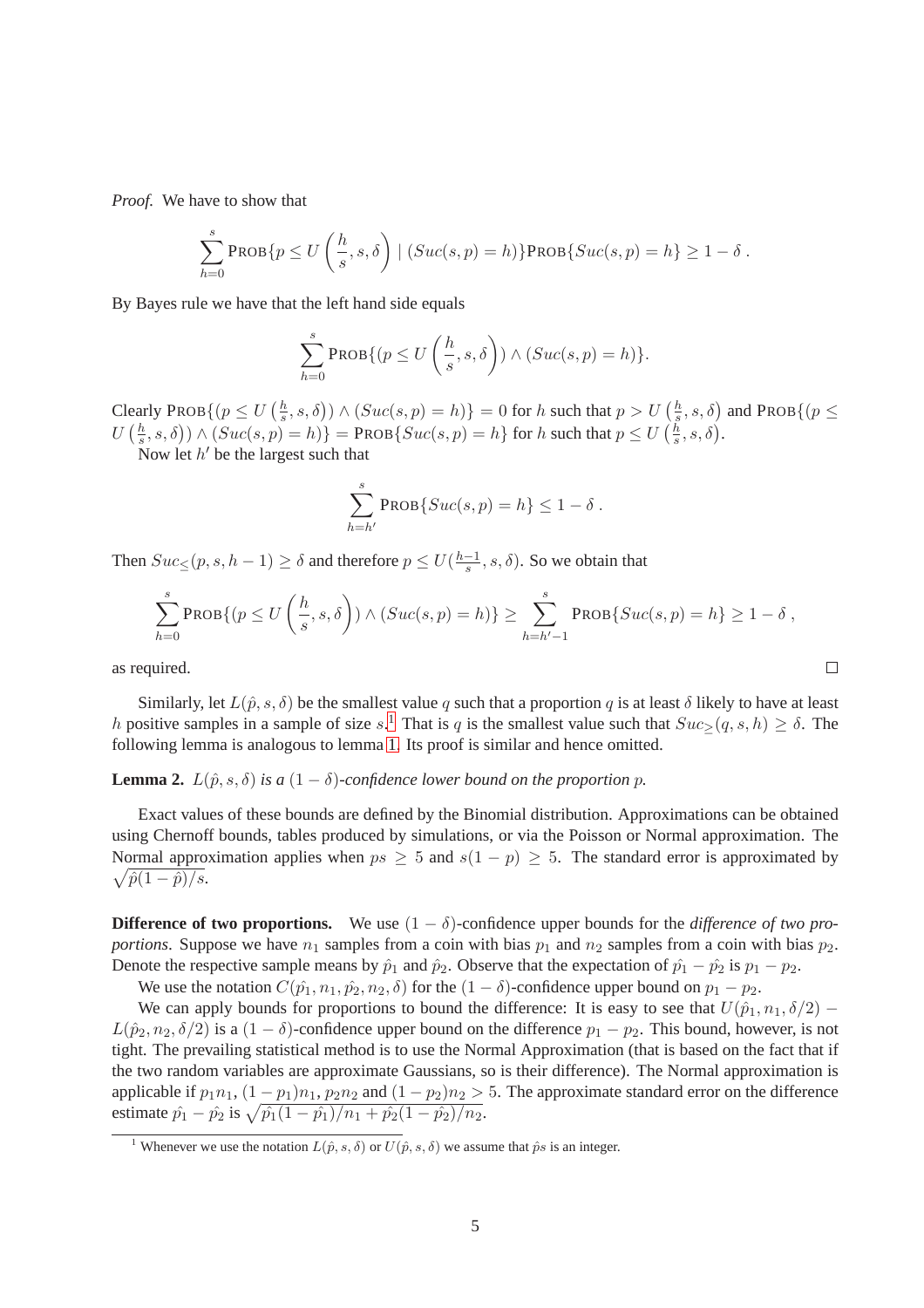### **2.3 Cumulative confidence bounds**

Consider a distribution I, and let  $F(i) = \overline{W}_i(I)$ .<sup>[2](#page-6-0)</sup> Let S be a set of points sampled from I. We would like to obtain a (simultaneous)  $(1 - \delta)$ -confidence upper bounds for  $F(b)$  for all  $b > a$ , for some  $a > 1$  based on S which we observe. Observe that this is a generalization of proportion estimation: Proportion estimation is equivalent to estimating a single point  $p = F(a)$  rather than  $F(b)$  for all  $b > a$ .

Let  $\hat{F}(i) = w(S, T_i(I))$  be the weight of the top-i set in the sample. Clearly the observed  $\overline{W}_i(S, I)$  is an upper bound on  $w(S, T_i(I))$  for every *i*.

We define the random variable  $\epsilon(a, S)$  to be  $\max_{x \geq a} \frac{F(x) - \hat{F}(x)}{F(x)}$  $\frac{\mathcal{F}(\mathcal{F})-F(x)}{F(x)}.$  So  $(1-\epsilon(a,S))F(x) \leq \hat{F}(x)$  for  $x \ge a$ . Let  $R(p, s, \delta)$  be the smallest fraction such that, for every distribution F with  $F(a) = p$ , when sampling S of size s from F, then PROB $\{\epsilon(a, S) \le R(p, s, \delta)\} \ge 1 - \delta$ . Intuitively,  $R(p, s, \delta)$  is an upper bound with confidence  $1 - \delta$  on the relative error  $\frac{F(x) - \hat{F}(x)}{F(x)}$  for every F and sample of size s, if  $F(x) \ge p$ .

Let  $\hat{p} = \overline{W}_a(S, I) \ge \hat{F}(a)$ . It is easy to see that the function  $f(p) = p(1 - R(p, s, \delta))$  is monotonically increasing. So let q be the value such that  $q(1 - R(q, s, \delta)) = \hat{p}$ . Let  $G(x) = \frac{W_x(S, I)}{1 - R(q, s, \delta)}$  (Note that  $G(a) = q$ ). We prove the following lemma.

<span id="page-6-2"></span>**Lemma 3.**  $F(x) \leq G(x)$  *for every*  $x \geq a$  *with probability*  $\geq 1 - \delta$ *.* 

<span id="page-6-1"></span>*Proof.* Assume that for some  $x \ge a$ ,  $F(x) > G(x)$ . Then by the definition of  $G(x)$  we have that

$$
\hat{F}(x) \le \overline{W}_x(S, I) < (1 - R(q, s, \delta))F(x) \tag{1}
$$

.

Since  $\overline{W}_x(S, I) \ge \overline{W}_a(S, I) = \hat{p}$  we obtain from Equation [\(1\)](#page-6-1) that  $\hat{p} < (1 - R(q, s, \delta))F(x)$ . By the definition of q this implies that  $F(x) \geq q$ . Now from the definition of  $R(q, s, \delta)$  the probability that Equation [\(1\)](#page-6-1) holds if  $F(x) \geq q$  is  $< \delta$ .  $\Box$ 

We say that  $G(x)$  is the *cumulative*  $(1 - \delta)$ -*confidence upper bound* of  $F(x)$  for  $x \ge a$ .

We also consider cumulative bounds that are multiplicative for  $x \ge a$  and additive for  $x < a$ . We refer to these bounds as *cumulative*+ *bounds.* Define

$$
\epsilon^+(a, S) = \max \left\{ \epsilon(a, S), \max_{x < a} \frac{F(x) - \hat{F}(x)}{F(a)} \right\}
$$

Let  $R^+(p, s, \delta)$  be the smallest fraction such that for every distribution F with  $F(a) = p$ , when sampling S of size s from F then  $\text{PROB}\{\epsilon^+(a, S) \le R^+(p, s, \delta)\} \ge 1 - \delta$ .

Let  $\hat{p} = \overline{W}_a(S,I) \leq \hat{F}(a)$ . It is easy to see that the function  $f(p) = p(1-R^+(p,s,\delta))$  is monotonically increasing. So let q be the value such that  $q(1 - R^+(q, s, \delta)) = \hat{p}$ . Let  $G^+(x) = \frac{W_x(S, I)}{1 - R^+(q, s, \delta)}$  for  $x \ge a$ , and  $G^+(x) = \overline{W}_x(S, I) + qR^+(q, s, \delta)$  for  $x < a$ . The following lemma is analogous to Lemma [3.](#page-6-2)

<span id="page-6-3"></span>**Lemma 4.**  $F(x) \leq G^+(x)$  *for all*  $x \geq 0$  *with probability*  $\geq 1 - \delta$ *.* 

*Proof.* Let y be the point such that  $F(y) = q$ . Let A be the event where for some  $x \geq y$ ,  $(1 - R^+(q, s, \delta))F(x)$  $\hat{F}(x)$ . Let B be the event that for some  $x < y$ ,  $F(x) - R^+(q, s, \delta)F(y) > \hat{F}(x)$ . By the definition of  $R^+(q, s, \delta)$  the event  $A \cup B$  happens with probability  $\langle \delta \rangle$ .

We show that if  $F(x) > G^{+}(x)$  for some x then either A or B happens. First if  $F(x) > G^{+}(x)$  for  $x \ge a$  then  $(1 - R^+(q, s, \delta))F(x) > \overline{W}_x(S, I) \ge \overline{W}_a(S, I) = \hat{p}$ . This implies, by the definition of q that  $F(x) > q$ . So  $x > y$  and  $(1 - R^+(q, s, \delta))F(x) > \overline{W}_x(S, I) \ge \hat{F}(x)$ , thereby A occurs.

<span id="page-6-0"></span><sup>&</sup>lt;sup>2</sup>One can think of F as a cumulative distribution function: Indeed if the name of the *i*th largest item is *i*. Then  $F(i)$  =  $\sum_{x\leq i} w(x)$ .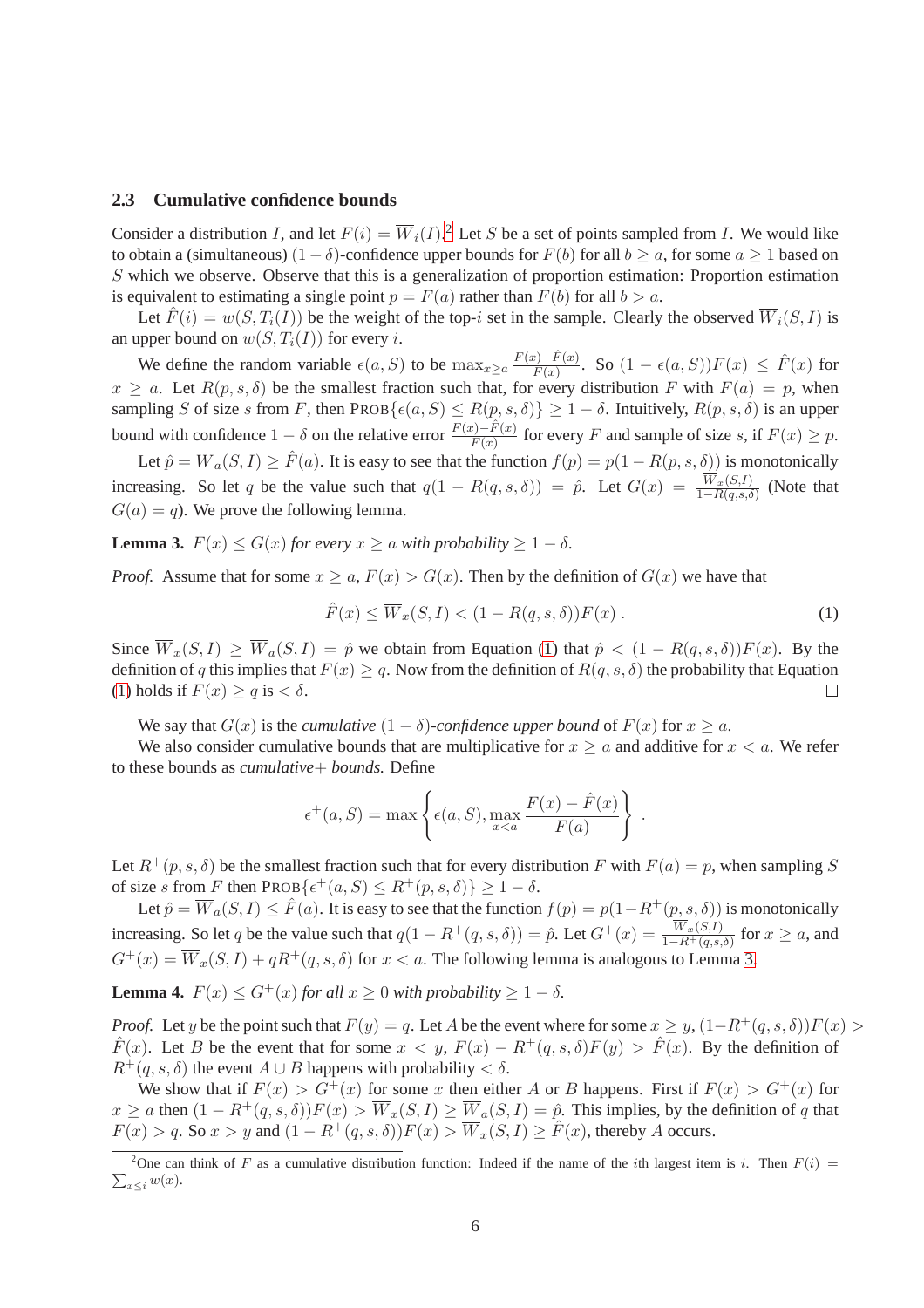If  $F(x) \leq G^+(x)$  for all  $x \geq a$  then in particular  $F(a) \leq G^+(a)$  or  $(1 - R^+(q, s, \delta))F(a) \leq$  $\overline{W}_a(S, I) = \hat{p}$ . So from the definition of q follows that  $F(a) \leq q = F(y)$  and therefore  $a \leq y$ . Now assume that  $F(x) > G^+(x)$  for some  $x < a$ . Then  $F(x) > \overline{W}_x(S, I) + qR^+(q, s, \delta)$  or  $F(x) - F(y)R^+(q, s, \delta) >$  $\overline{W}_x(S, I) \geq \hat{F}(x)$ . Since  $x \leq y$  this implies that B occurs.  $\Box$ 

We say that  $G^+(x)$  is the *cumulative* +  $(1 - \delta)$ -confidence upper bound of  $F(x)$ .

It is known that  $R(p, s, \delta)$  and  $R^+(p, s, \delta)$  are not much larger than the relative error in estimating a proportion p using s draws with confidence  $1 - \delta$ . Furthermore they have the same asymptotic behavior as proportion estimates when s grows [\[LLS01\]](#page-29-11). Simulations show that we need about 25% more samples for the cumulative upper bound to be as tight as an upper bound on a proportion  $F(a)$ . We computed estimates of  $R(p, s, \delta)$  and  $R^+(p, s, \delta)$  using simulations and prestored them for discretized values of p and  $\delta$ .

### **2.4 Data Sets**

We use 4 data sets of IP flows collected on a large ISP network in a 10 minute interval during October 2005. We looked at aggregations according to IP source address (366K distinct values), IP destination address (517K distinct values), source port (55K distinct values), and destination port (57k distinct values). We also use three additional Web traffic datasets: *WorldCup*: Web server log from the 1998 World soccer championship, with 4021 distinct items. *Dec-64*: Web proxy traces that were recorded at Digital Equipment Corporation in 1996, with 497597 items. *Lbl-100*: 30 days of all wide-area TCP connections between the Lawrence Berkeley Laboratory (LBL) and the rest of the world, with 13783 distinct items. Figure [1](#page-7-1) shows the top-k weights for these distributions that show an obvious Zipf-like form.



<span id="page-7-1"></span>Figure 1: top- $k$  weights for test distributions

### <span id="page-7-0"></span>**3 Basic bounds for top-k sampling**

When estimating a proportion, we use the fraction of positive examples in the sample as our estimator. Using the notation we introduced earlier, we can use the interval from  $L(\hat{p}, s, \delta)$  to  $U(\hat{p}, s, \delta)$  as a 2 $\delta$  confidence interval. It is also well understood how to obtain the number of samples needed for proportion estimation within some confidence and error bounds when the proportion is at least p.

When estimating the top- $k$  weight from samples, we would like to derive confidence intervals and also to determine the size of a fixed sample needed to answer a top- $k$  query when the weight of the top- $k$  set is at least p.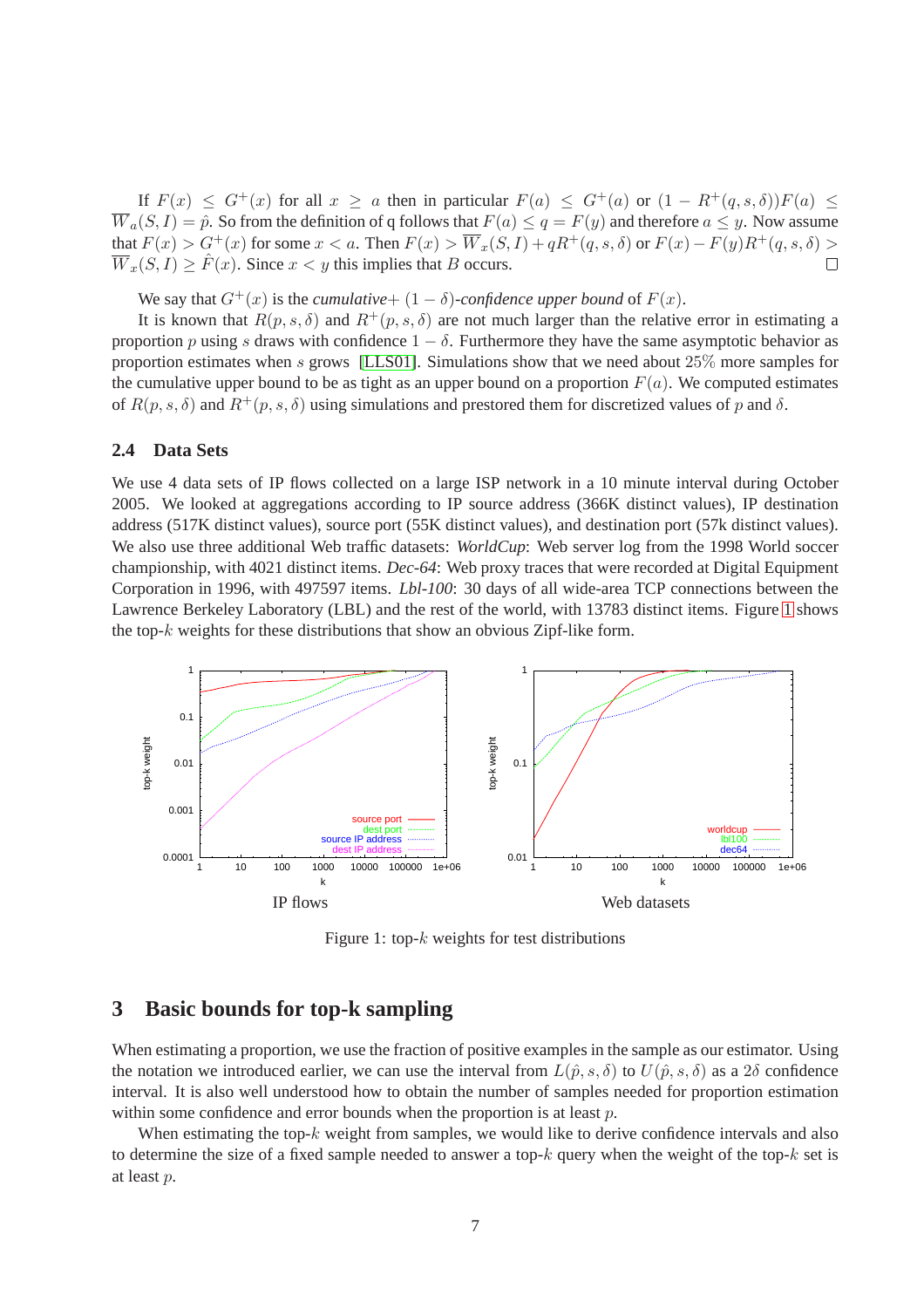The natural top-k candidate is the set of k most sampled items. The natural estimator for the weight of the top-k set is the sampled weight of the sampled top-k items. This estimator, however, is inherently biased. The expectation of the sampled weight of the sample top-k is always at least as large and generally is larger than the weight of the top-k set. The bias depends on the number of samples and vanishes as the number of samples grows. It also depends on the distribution. To design estimation procedures or to obtain confidence intervals for a top- $k$  estimate we have to account for both the standard error, as in proportion estimation, and for the bias.

### **3.1 Top-k versus proportion estimation**

We show that top-1 estimation is at least as hard as estimating a proportion. Intuitively, we expect this to be the case. Estimating proportion is equivalent to estimating a single fixed item, whereas when we estimate the top-1 we have, in a sense, to bound more than one item.

**Lemma 5.** Let A be an algorithm that approximates the top-1 weight in a distribution with confidence  $1-\delta$ . *We can use* A *to derive an algorithm* A′ *for estimating a proportion. The accuracy of* A′ *when estimating a proportion* p *is no worse than the accuracy of* A *on a distribution with top-*1 *weight equals to* p*.*

*Proof.* An input to  $A'$  is a set  $S'$  of s coin flips of a coin with bias p. Algorithm  $A'$  translates  $S'$  to a sample S from a distribution D in which we have one item b of weight p and every other item has negligibly small weight. We generate  $S$  by replacing each positive sample in  $S'$  by a draw of  $b$  and every negative example in  $S'$  by a draw of a different element (a unique element per each negative example). Algorithm  $A'$  applies A to S and returns the result. П

It is also not hard to see that the top-k problem is at least as hard as the top-1 problem. This is obvious for the stronger (per item) versions of the top-k problem but also holds for the approximate top-k weight problem. To see this, consider a stream of samples for a top-1 problem. Replace each sample of item i by a sample of an item labeled  $(i, x)$  where x is chosen uniformly from  $\{0, \ldots, k-1\}$ . This is equivalent to drawing from a distribution where each item is partitioned to k parts of the same weight. The top-k weight in this distribution is the same as the top-1 weight in the original distribution.

### **4 The Naive confidence interval**

Let  $L_k(\hat{f}, s, \delta)$  be the smallest f such that there exists a distribution F, with top-k weight of f, such that when sampling S of size s we have  $\text{PROB}\{\overline{W}_k(S, F) \geq \hat{f}\} \geq \delta$ . Similarly, let  $U_k(\hat{f}, s, \delta)$  be the largest f such that there exists a distribution F with top-k weight of f such that when sampling S of size s,  $\text{PROB}\{W_k(S, F) \leq f\} \geq \delta.$ 

<span id="page-8-0"></span>Let S be a sample of s items from a distribution I and assume that  $\hat{f} = \overline{W}_k(S, I)$ . By a proof similar to that of Lemma [1](#page-4-0) one can show that

Lemma 6.  $U_k(\hat{f},s,\delta)$  *is a*  $(1-\delta)$ -confidence upper bound on the top-k weight, and  $L_k(\hat{f},s,\delta)$  *is a*  $(1-\delta)$ *confidence lower bound on the top-*k *weight.*

We define the *Naive*  $(1 - \delta)$ -confidence interval to be  $[L_k(\hat{f}, s, \delta/2), U_k(\hat{f}, s, \delta/2)]$ . Note that since the  $(1 - \delta/2)$ -confidence upper bound and the  $(1 - \delta/2)$ -confidence lower bound are not symmetric we may be able to reduce the length of the interval by splitting the  $\delta$  confidence asymmetrically between the upper and the lower bounds. That is, for every  $0 < \delta' < \delta$ ,  $[L_k(\hat{f}, s, \delta'), U_k(\hat{f}, s, \delta - \delta')]$  is also a confidence interval that may be smaller than  $[L_k(\hat{f}, s, \delta/2), U_k(\hat{f}, s, \delta/2)].$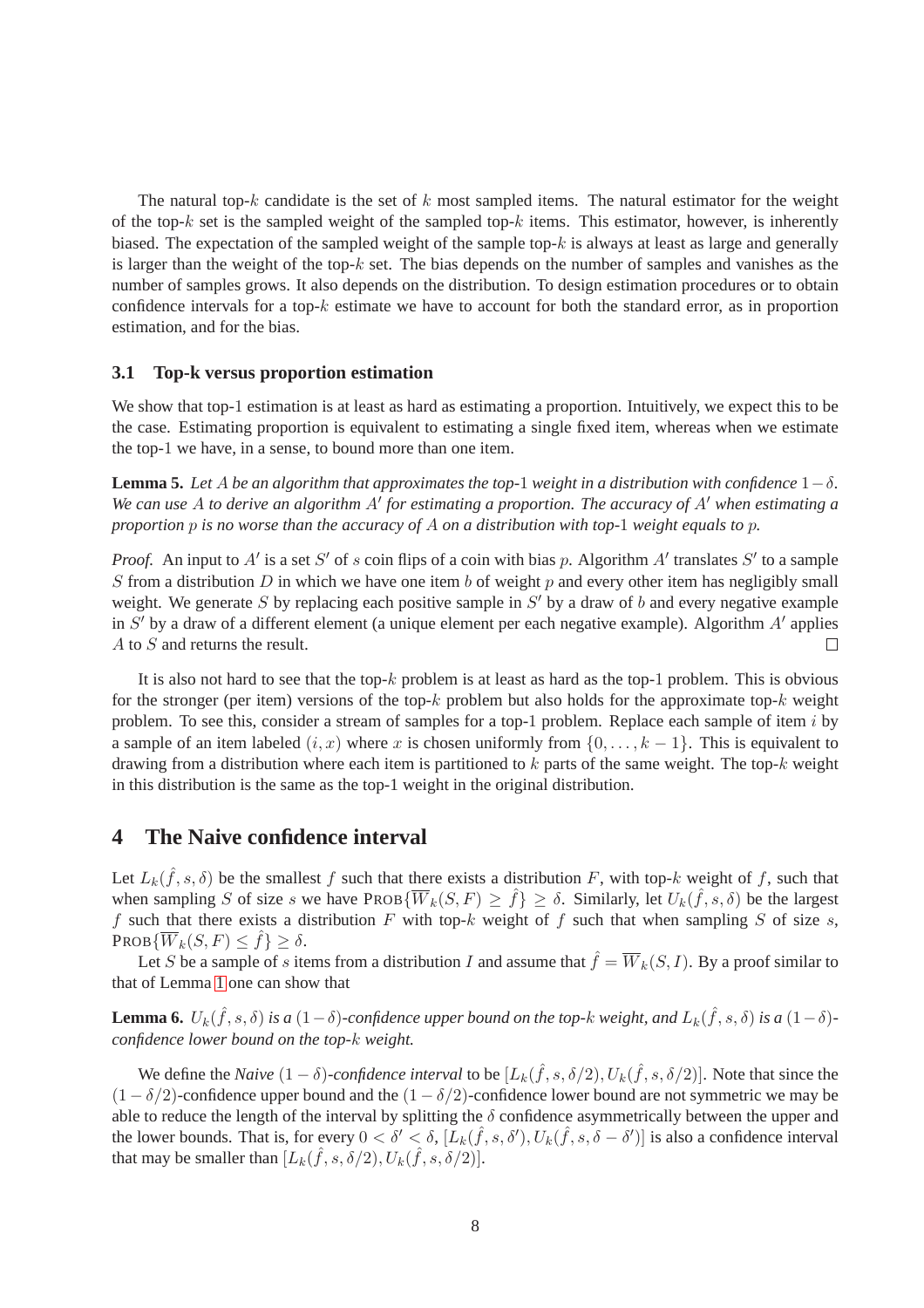#### <span id="page-9-3"></span>**4.1 Computing the Naive confidence interval**

Our definitions do not provide an immediate way to compute the Naive confidence interval, since they require to consider all possible distributions. We now describe an algorithm to compute these bounds.

<span id="page-9-0"></span>We first consider the upper bound and show that we can use the  $(1 - \delta)$ -confidence upper bound for a proportion as a  $(1 - \delta)$ -confidence upper bound on the top-k weight.

**Lemma 7.**  $U_k(\hat{f}, s, \delta) \leq U(\hat{f}, s, \delta)$ .

Lemma [7](#page-9-0) follows from the following lemma.

<span id="page-9-1"></span>**Lemma 8.** *The distribution function of the sampled weight of the sampled top-*k *dominates that of the sampled weight of the top-k set. That is, for all*  $\alpha > 0$ *,* 

$$
Prob\{\overline{W}_k(S,I) \geq \alpha\} \geq Prob\{w(S,T_k(I)) \geq \alpha\} .
$$

*In particular,*  $E(\overline{W}_k(S,I)) > \overline{W}_k(I)$  (the expectation of the sampled weight of the sampled top-k set is an *upper bound on the actual top-*k *weight.)*

*Proof.* Observe that the sample weight of the sampled top-k is at least as large as the sampled weight of the actual top- $k$  set (assume top- $k$  set is unique using arbitrary tie breaking).  $\Box$ 

*Proof.* [of Lemma [7\]](#page-9-0) Let  $U_k(\hat{f}, s, \delta) = f$ , and let F be a distribution with top-k weight f such that  $PROB{\{\overline{W}_k(S, F) \leq \hat{f}\}} \geq \delta$ . By Lemma [8](#page-9-1) we have that

$$
Prob\{\overline{W}_k(S,I) \leq \hat{f}\} \leq Prob\{w(S,T_k(I)) \leq \hat{f}\}.
$$

Since the right hand side equals to the probability that in s tosses of a coin with success prob. f we get  $\leq \hat{f}s$ successes we get that the latter probability is at least  $\delta$ . It follows that  $f \leq U(\hat{f}, s, \delta)$ .  $\Box$ 

We next consider how to obtain a lower bound on the top-k weight. The definition of  $L_k(\hat{f}, s, \delta)$  was with respect to all distributions. The following Lemma restricts the set of distributions that we have to consider. We can then compute  $L_k(\hat{f}, s, \delta)$  using simulations with the restricted set of distributions.

Let  $I_1$  and  $I_2$  be two distributions. We say that  $I_1$  *dominates*  $I_2$  if for all  $i \geq 1$ ,  $\overline{W}_k(I_1) \geq \overline{W}_k(I_2)$ .

<span id="page-9-2"></span>The next lemma shows that if  $I_1$  dominates  $I_2$  then the distribution of the sampled weight of the sampled top-k of  $I_1$  dominates that of  $I_2$ .

**Lemma 9.** If the distribution  $I_1$  dominates the distribution  $I_2$  then for any  $k \geq 1$ , and number of samples s ≥ 1*, the distribution function of the sampled weight of the sampled top-*k *in a sample of size* s *from*  $I_1$  *dominates the same distribution function with respect to*  $I_2$ *. That is, for any t, the probability that the sampled top-*k *in a sample from* I<sup>1</sup> *has at least* t *samples is at least as large as the same probability with respect to*  $I_2$ *.* 

*Proof.* We prove the claim for two distributions  $I_1$  and  $I_2$  that are identical except for two items  $b_1$  and  $b_2$ . In  $I_2$  the items  $b_1$  and  $b_2$  have weights  $w_1$  and  $w_2$ , respectively where  $w_1 > w_2$ . In  $I_1$  the items  $b_1$  and  $b_2$ have weights  $w_1 + \Delta$  and  $w_2 - \Delta$ , respectively for some  $\Delta \geq 0$ . Clearly if the claim holds for  $I_1$  and  $I_2$  as above then it holds in general. This is true since given any two distributions  $I_1$  and  $I_2$  such that  $I_1$  dominates  $I_2$  we can find a sequence of distributions  $I_2 = I^0, I^1, \ldots, I^{\ell} = I_1$  where for every  $0 \le j \le \ell, I_2^{j+1}$  $i_2^{j+1}$  is obtained from  $I_2^j$  $\frac{3}{2}$  by shifting  $\Delta$  weight from a smaller item to a larger one.

Consider a third distribution  $I_3$  that is identical to  $I_1$  and  $I_2$  with respect to all items other than  $b_1$  and b<sub>2</sub>. The distribution I<sub>3</sub>, similar to I<sub>1</sub>, it has an item b<sub>1</sub> with weight w<sub>1</sub>, an item b<sub>2</sub> of weight w<sub>2</sub> –  $\Delta$  and an additional item  $b_3$  of weight  $\Delta$ .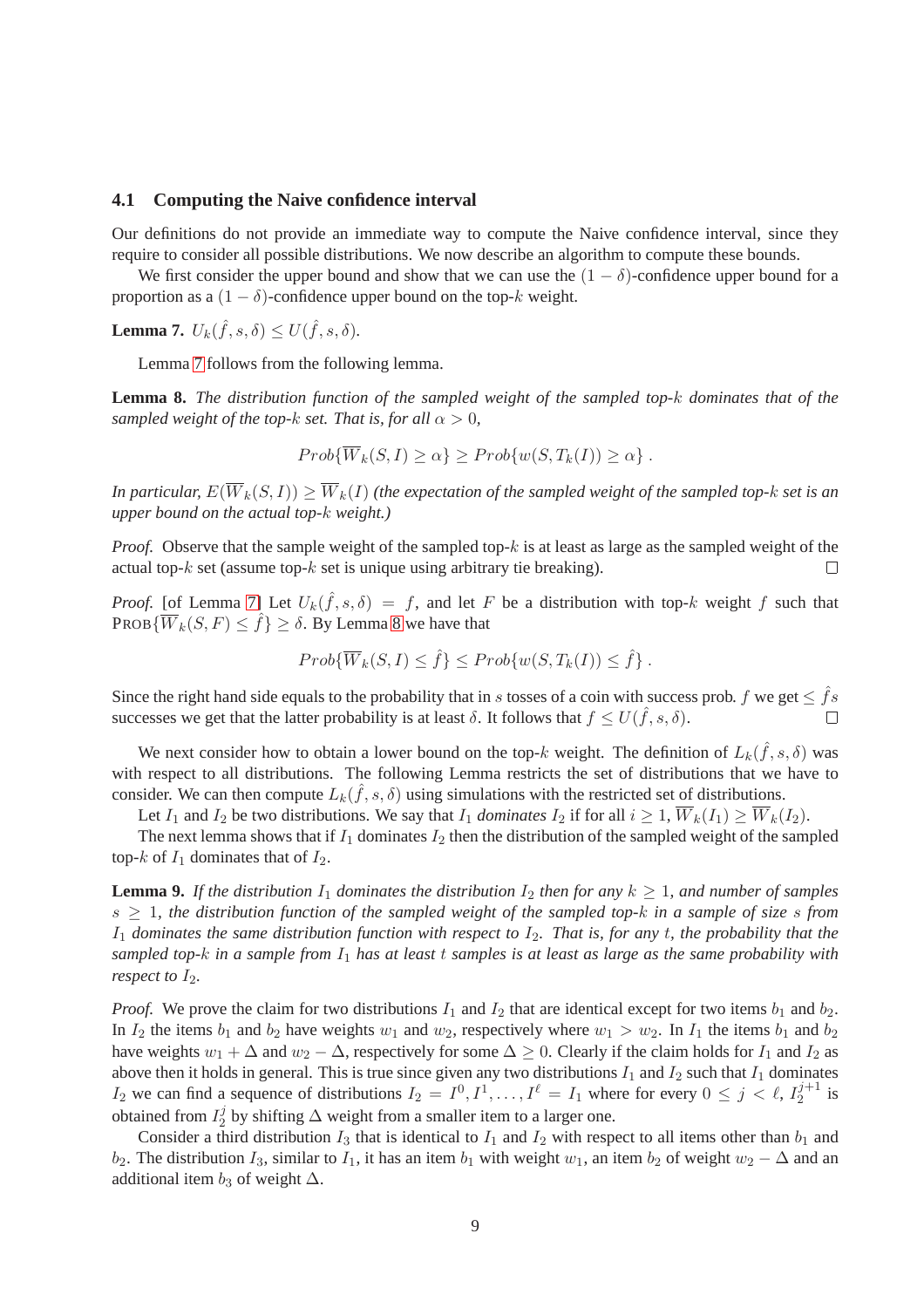We sample s items from  $I_2$  by sampling s items from  $I_3$  and considering any sample of  $b_2$  or  $b_3$  as a sample of  $b_2$ . Similarly we sample s items from  $I_1$  by sampling s items from  $I_3$  and considering a sample from  $b_2$  as a sample of  $b_2$  and a sample of either  $b_1$  or  $b_3$  as a sample of  $b_1$ .

Suppose we sample a set S of s items from  $I_3$  and map them as above to a sample  $S_1$  of s items from I<sub>1</sub> and to a sample  $S_2$  of s items from I<sub>2</sub>. We show that for every k and t,  $Prob{\overline{W}_k(S_1, I_1) \geq t}$  is not smaller than  $Prob\{\overline{W}_k(S_2, I_2) \geq t\}.$ 

Fix the number of samples of each item different of  $b_1$ ,  $b_2$ , and  $b_3$ , fix the number of samples of  $b_3$  to be r, fix the number of samples of  $b_1$  and  $b_2$  together to be m, fix  $m/2 \le j \le m$  and assume that either  $b_1$ or  $b_2$  gets j our of the m samples. Consider only samples S of  $I_3$  that satisfy these conditions. We look at the probability space conditioned on these choices where the only freedom that we have left is which of  $b_1$ and  $b_2$  gets j samples (the other then gets  $m - j$  samples). We show that in this subspace, for every k and t,  $Prob\{\overline{W}_k(S_1, I_1) \geq t\}$  is not smaller than  $Prob\{\overline{W}_k(S_2, I_2) \geq t\}$ .

Over this conditioned probability subspace, let  $A_i$  be the event where the number of samples of  $b_1$  is j and the number of samples of  $b_2$  is  $m - j$ , and let  $A_{m-j}$  be the event where the number of samples of  $b_1$  is  $m - j$  and the number of samples of  $b_2$  is j. In  $A_j$  the maximum among the weights of  $b_1$  and  $b_2$  in  $S_1$  is  $\max\{j + r, m - j\} = j + r$ , and the maximum among the weights of  $b_1$  and  $b_2$  in  $S_2$  is  $\max\{j, m - j + r\}$ which is smaller than  $j + r$ . On the other hand, in  $A_{m-j}$  the maximum among the weights of  $b_1$  and  $b_2$  in  $S_1$ is max $\{m-j+r, j\}$ , and the maximum among the weights of  $b_1$  and  $b_2$  in  $S_2$  is max $\{m-j, j+r\} = j+r$ .

Consider the weight of the top-k set of  $S_2$  in  $A_{m-j}$ , and the weight of the top-k set of  $S_1$  in  $A_{m-j}$ . If both are at least t then they both are at least t in  $A_j$ , and both  $Prob\{\overline{W}_k(S_1, I_1) \ge t\}$  and  $Prob\{\overline{W}_k(S_2, I_2) \ge t\}$ equal 1. However it could be that in  $A_{m-j}$  the weight of the top-k set of  $S_2$  is larger than t but the weight of the top-k set in  $S_1$  is smaller than t. However if this is indeed the case in  $A_{m-j}$ , then in  $A_j$  the weight of the top-k set of  $S_1$  is larger than t but the weight of the top-k set in  $S_2$  is smaller than t.

Let  $a = w_1/(w_1 + w_2 - \Delta)$ . Since

$$
Prob{A_j} = {m \choose j} a^j (1-a)^{m-j} \ge {m \choose j} (1-a)^j (a)^{m-j} = Prob{A_{m-j}},
$$

 $\Box$ 

it follows that  $Prob\{\overline{W}_k(S_1, I_1) \geq t\}$  is not smaller than  $Prob\{\overline{W}_k(S_2, I_2) \geq t\}$ .

Lemma [9](#page-9-2) identifies the family of "worst-case" distributions among all distributions that have top- $k$ weight equal to f. That is, for any threshold t and for any k, one of the distributions in this family maximizes the probability that the sampled weight of the sampled top-k exceeds t. Therefore, to find  $L_k(\hat{f}, s, \delta)$ , it is enough to consider the more restricted set of most-dominant distributions.

The most-dominant distribution is determined once we fix both the weight  $f$  of the top- $k$ , and the weight  $0 < \ell \le f/k$  of the kth largest item. The top-1 item in this distribution has weight  $f - (k-1)\ell$ , the next k − 1 heaviest items have weight  $\ell$ , next there are  $|(1 - f)/\ell|$  items of weight  $\ell$  and then possibly another item of weight  $1-f - \ell | (1-f)/\ell |$ . Example is provided in Figure [3.](#page-14-0) Fix the weight f of the top-k. Let  $G_{\ell}$ be the most dominant distribution with value  $\ell$  for the kth largest item. We can use simulations to determine the threshold value  $t_{\ell}$  so that with probability  $\delta$ , the sampled weight of the sampled top-k in s samples from  $G_{\ell}$  is at least  $t_{\ell}$ . Let  $f_m = \max_{\ell} t_{\ell}$ . Clearly  $f_m$  decreases with f. The value  $L_k(\tilde{f}, s, \delta)$  is the largest f such that  $f_m \leq \hat{f}$ . This mapping from the observed value  $\hat{f}$  to the lower bound f can be computed once and stored in a table, or can be produced on the fly as needed.

Note that for the top-1 problem, there exists a *single "worst-case" most-dominant distribution*, this distribution has  $|1/f|$  items of weight f and possibly an additional item of weight  $1 - f|1/f|$ .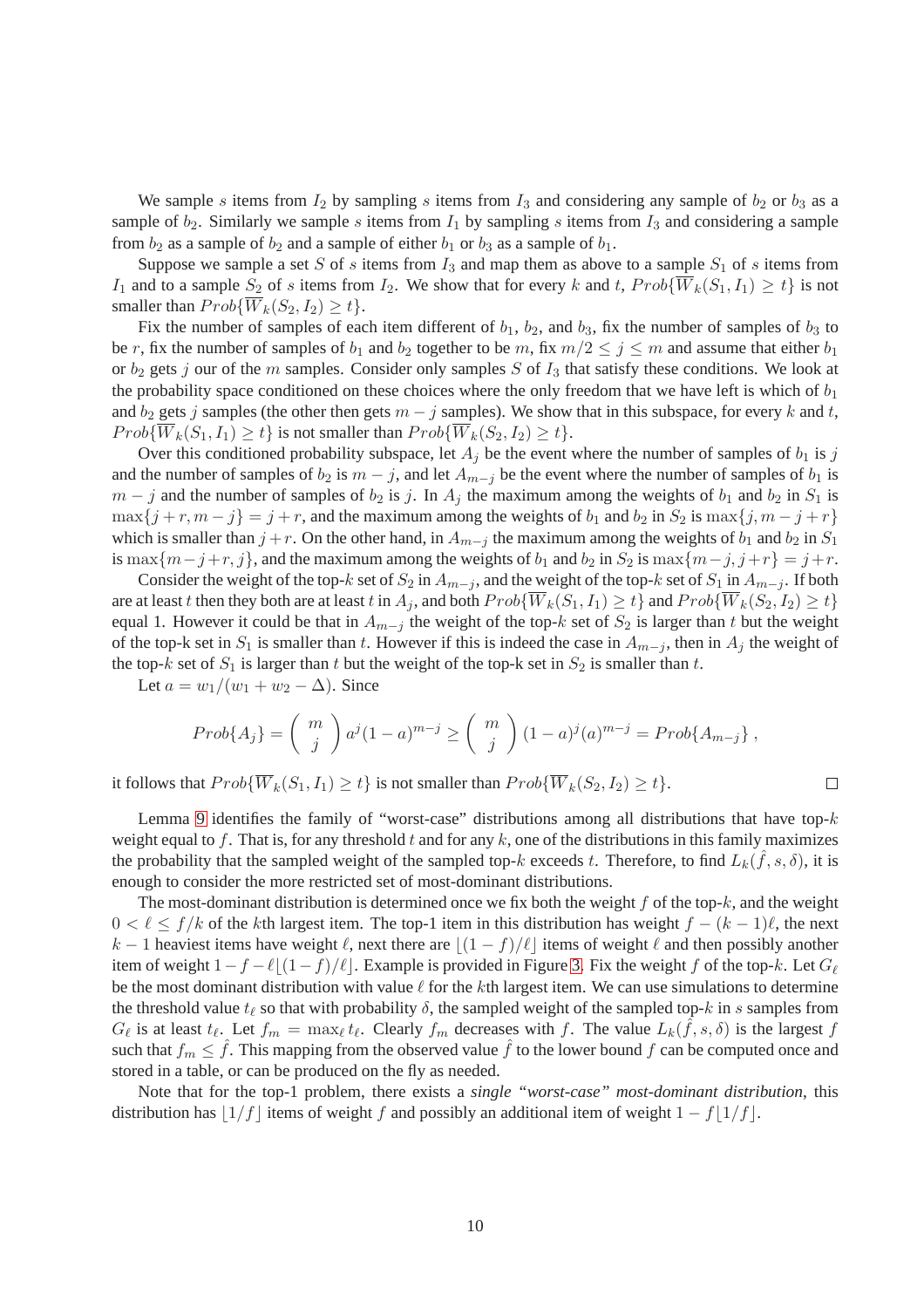### **4.2 Bounding the weight of the top-**k **set**

We now consider the problem of bounding the (real) weight of the sampled top-k set. We define a  $(1 - \delta)$ *confidence lower bound*  $L'(\hat{f}, s, \delta)$  on the actual weight of top-k set:  $L'(\hat{f}, s, \delta)$  is the minimum  $\ell$  such that there exists a distribution  $I$  with the following property. When sampling a set  $S$  of size  $s$  from  $I$  then  $\text{PROB}\{(\overline{W}_k(S, I) \geq \hat{f}) \wedge (w(T_k(S, I)) \leq \ell)\} \geq \delta.$ 

<span id="page-11-0"></span>It is easy to see that  $L'_k(\hat{f}, s, \delta) \le L_k(\hat{f}, s, \delta)$  since if we restrict the distributions I that we consider when defining  $L'_k(\hat{f}, s, \delta)$  to those with top-k weight at most  $\ell$  we obtain  $L_k(\hat{f}, s, \delta)$ .

**Lemma 10.**  $L_1(\hat{f}, s, \delta)$  *is a*  $(1 - \delta)$ -confidence lower bound on the weight of the sampled top-1 item.

*Proof.* Consider a distribution I with top-1 item of weight greater then  $\ell$ . If PROB $\{(\overline{W}_1(S, I) > \hat{f}) \wedge \ell\}$  $(w(T_1(S, I)) \le \ell) \ge \delta$  then PROB $\{(\overline{W}_1(S, I') \ge \hat{f}) \wedge (w(T_1(S, I')) \le \ell)\} \ge \delta$  where I' is obtained from I by splitting all items of weight larger then  $\ell$  into small items.  $\Box$ 

For  $k > 1$  we conjecture the following:

<span id="page-11-1"></span>**Conjecture 11.**  $L_k(\hat{f}, s, \delta)$  *is a*  $(1 - \delta)$ -confidence lower bound on the weight of the sampled top-k set.

To prove the conjecture we need to show that  $L'_{k}(\hat{f}, s, \delta) = L_{k}(f, s, \delta)$ , that is, there is distribution that minimize  $\ell$  that has top-k weight that is at most  $\ell$ . Our experiments support the conjecture as we always observed that the actual weight of the top-k weight lies inside the confidence interval.

### **4.3 Asymptotics of the Naive estimator**

For a given distribution I, and a given  $\epsilon$  and  $\delta$ , consider the smallest number of samples  $m(I)$  such that the sampled weight of the sampled top-1 item in  $m(I)$  samples is in the interval  $(1 \pm \epsilon)\overline{W}_1(I)$  with confidence  $1 - \delta$ . The maximum  $m(I)$  over all distributions I with top-1 item of weight f is the smallest number of samples that suffices to answer a top-1 query for a specified  $\delta$  and  $\epsilon$ , when I has top-1 weight at least f.

The distribution I with top-1 item of weight f that maximizes  $m(I)$  has about  $1/f$  items of weight f. To estimate  $\overline{W}_1(I)$  to within  $(1 \pm \epsilon)$ , each of these  $\frac{1}{f}$  items has to be estimated to within  $(1 \pm \epsilon)$  with confidence  $1 - f\delta$ . Using multiplicative Chernoff bounds we obtain that the number of samples needed is  $O(f^{-1}e^{-2}(\ln \delta^{-1} + \ln f^{-1}))$ , which is *super linear* in  $f^{-1}$ . One can contrast this with the number of samples needed to estimate a proportion of value at least f, for a given  $\epsilon$ ,  $\delta$ , and f. From Chernoff bounds we have  $O(f^{-1} \epsilon^{-2} \ln \delta^{-1})$ , which is *linear* in  $f^{-1}$ .

The Naive bound is derived under "worst-case" assumptions on the distribution, and therefore the asymptotic of  $O(f^{-1} \epsilon^{-2} (\ln \delta^{-1} + \ln f^{-1}))$  applies to it. A distribution in which all items other than the top-1 are tiny behaves like a proportion and for such distributions we obtain a good estimate of the top-1 weight after  $O(f^{-1} \epsilon^{-2} \ln \delta^{-1})$  samples. Estimating the top-k weight in a Zipf-like distributions, that arise in natural settings, is similar to estimating proportion as the distribution becomes more skewed.

This point is demonstrated in Figure [2.](#page-12-0) The figure shows sampling from a distribution with top-1 item of weight 0.05. It shows the sampled weight of the sampled top-1 item on a uniform distribution where there are 20 items of weight 0.05 each. It also shows the sampled weight of a sampled top-1 item in a distribution where there is a single item of weight 0.05 and all other items have infinitesimally small weight. The averaging of the expected sampled weight of the sampled top-1 over 1000 runs illustrates the bias of the estimator on the two distributions. Evidently, the bias quickly vanishes on the second distribution but is significant for the uniform distribution. The Naive confidence bound accounts for this maximum possible bias, so even on this simple distribution, after 10, 000 samples we are only able to guarantee a 5% error bars. The figure shows a similar situation when we measure the sampled weight of the top-5 items in a distribution with 5 items of weight 0.05 each and all other items infinitesimally small. The convergence is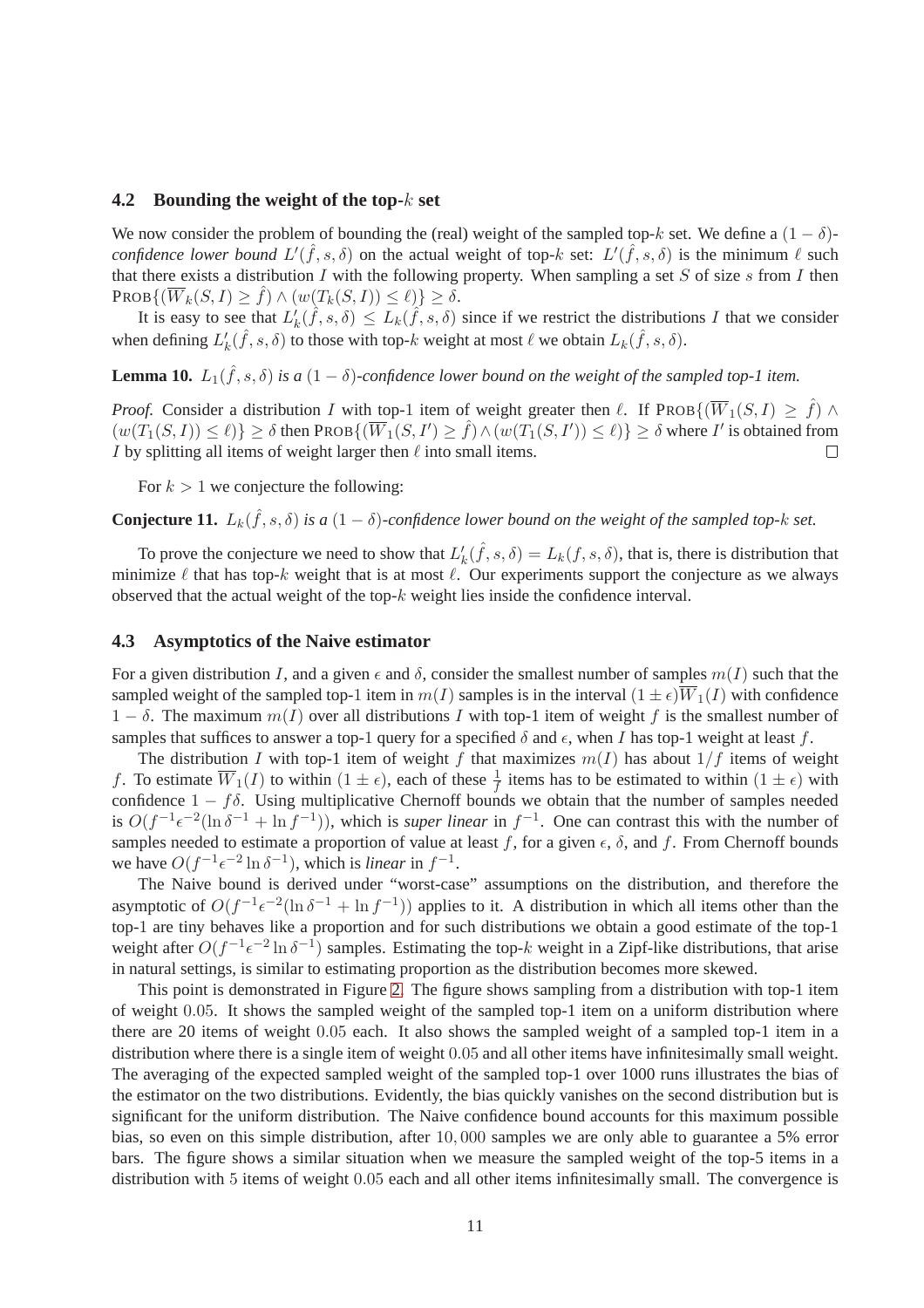similar to that of estimating a proportion of 0.25; When there are 20 items of weight 0.05, convergence is much slower and there is a significant bias.



<span id="page-12-0"></span>Figure 2: Convergence of the Naive top-k estimator. The top figures are for top-1 item of weight 0.05. The bottom figures for the top-5 items of weight 0.25. The curve "top-1 uniform" shows the sample weight of the sampled top-1 item in a uniform distribution. The curve "top-1 proportion-like" shows the sample weight of the sampled top-1 item from a distribution with a single item of weight 0.05 and all the rest infinitesimally small. The plots for top-5 are annotated similarly.

These arguments indicate that the Naive estimator gives a pessimistic lower bounds that also exhibit worse asymptotics than what we can hope to obtain for some natural distributions. We therefore devise and evaluate procedures to derive tighter lower bounds by exploiting more information on the distribution.

# **5 Using a cumulative upper bound**

The derivation of the CUB resembles that of the Naive bound. We use the same upper bound and the difference is in the computation of the lower bound. As with the Naive bound, we look for the distribution with the smallest top-k weight that is at least  $\delta$  likely to produce the sampled top-k weight that we observe. The difference is that we do not use the sampled top- $k$  weight only, but extract more information from the sample to further restrict the set of distributions we have to consider, thereby tightening the bound. The bound is derived in two steps where we split the confidence,  $\delta$ , into  $\delta' \leq \delta$  for the first step, and  $\delta - \delta'$  for the second step.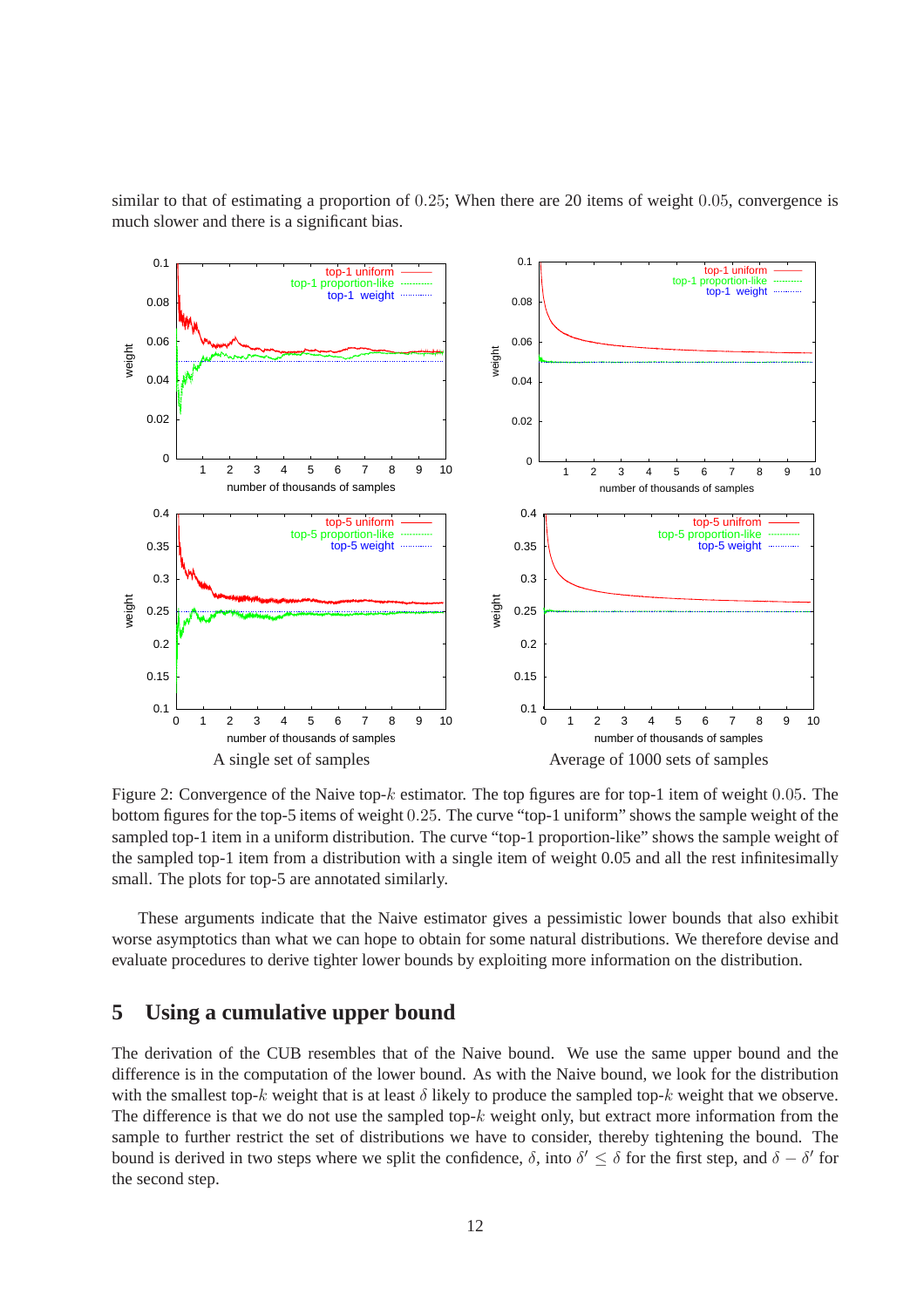- 1. *Cumulative upper bound (CUB) derivation*: We obtain  $(1 \delta')$ -confidence cumulative upper bound  ${K(i)} = K(1), K(2), \ldots$  such that  $K(i)$  is an upper bound on  $\overline{W}_i(I)$  for all  $i \ge 1$  with probability  $(1 - \delta').$
- 2. *Lower bound derivation:* Let  $\hat{f} = \overline{W}_k(S, I)$ . We derive a  $(1 (\delta \delta'))$ -confidence lower bound  $L_k^{cub}(\lbrace K(i) \rbrace, \hat{f}, s, \delta - \delta')$  which is defined as follows. We consider all distributions that are consistent with the CUB  $\{K(i)\}$ : that is distributions J such that  $\overline{W}_i(J) \leq K(i)$  for all  $(i \geq 1)$ . Among these distributions we look for the distribution J with smallest top-k weight  $\overline{W}_k(J)$  that is at least  $(\delta - \delta')$ likely to have a sampled top-k weight of at least  $\hat{f}$ . The lower bound is then set to  $\overline{W}_k(J)$ .

Correctness follows since for any distribution the probability that the cumulative upper bound obtained for it fails (even for one value) is at most  $\delta'$ . If the distribution obeys the cumulative upper bound derived for it in the first stage then the probability that the lower bound derived in the second step is incorrect is at most  $(\delta - \delta')$ . Therefore, for any distribution, the probability that it does not lie in its confidence interval is at most  $\delta$ . A formal argument for correctness of the second stage is analogous to the one of Lemma [1,](#page-4-0) Lemma [2,](#page-5-1) and Lemma [6.](#page-8-0)

Note also that if  $K(i) = 1$  for all  $i \geq 1$  then the CUB bound degenerates to the Naive bound. In particular  $L_k^{cub}({1,1,1,1,1...}, \hat{f}, s, \delta) = L_k(\hat{f}, s, \delta).$ 

We obtain the upper bounds  $K(i)$  either by Lemma [3](#page-6-2) or by lemma [4.](#page-6-3) We have that  $\hat{f} = \overline{W}_k(S, I)$ . Using Lemma [3](#page-6-2) we let q be the value such that  $q(1 - R(q, s, \delta)) = \hat{f}$  and let  $K(i) = G(i) = \frac{W_i(S, I)}{1 - R(q, s, \delta)}$ for  $i \geq k$ . We use  $G(i) = 1$  for  $i < k$ . Alternatively, we use Lemma [4,](#page-6-3) set q to be the value such that  $q(1 - R^+(q, s, \delta)) = \hat{f}$  and let  $K(i) = G^+(i) = \frac{W_i(S, I)}{1 - R^+(q, s, \delta)}$  for all  $i \ge 1$ . Recall that we precompute  $R(q, s, \delta)$  and  $R^+(q, s, \delta)$  for many possible values of q.

We compute  $(1 - \delta)$ -confidence lower bound,  $L_k^{cub}(\lbrace K(i) \rbrace, \hat{f}, s, \delta)$ , by considering most dominant distribution as follows. We apply Lemma [9](#page-9-2) in a way similar to its usage in Section [4.1](#page-9-3) for the Naive bound. We obtain that the most dominant distributions that satisfy the  ${K(i)}$  upper bounds is determined once we fix the top-k weight f and the weight  $\ell \le f/k$  of the kth heaviest item. For  $i > k$ , the weight of the *i*th item is as large as possible given that it is no larger than the  $(i-1)$ th item and that the sum of the top-i items is at most  $K(i)$ . If  $K(1) = K(2) = \ldots = K(k-1) = 1$ , then the k-heaviest items are as in the naive bounds: the top-1 weight is  $f - (k-1)\ell$  and the next  $k-1$  heaviest items have weight  $\ell$ . Otherwise, let  $1 \le j \le k$ be the minimum such that  $K(j) + (k - j)\ell \geq f$ . The most dominant distribution is such that item  $\ell$  for  $\ell < j$  has weight  $K(i) - K(i - 1)$  with  $(K(0) = 0)$ ; items  $j + 1, \ldots k$  have weight  $\ell$ ; and the jth item has weight  $f - K(j - 1) - (k - j)\ell$ .

Figure [3](#page-14-0) shows most dominant distributions for  $k = 100$  with top-k weight equal to 0.4 that are constructed subject to CUB constraints  $K(i)$  for  $i \ge 100$  and  $K(1) = \ldots = K(99) = 1$ . The dotted lines show the most dominant distributions without the CUB constraints. The figure helps visualize the benefit of the CUB. The CUB constraints reduce the size and the number of larger non top- $k$  items and by doing so reduces the bias of the top- $k$  estimator (the sampled weight of the sample top- $k$ ).

We use simulations on these most-dominant distributions to determine the probability that the sampled weight of the sampled top-k matches or exceeds the observed one.

Since the CUB has many parameters ( $\{K(i)\}\$  for  $i \geq 1$ ), we can not use a precomputed table for the lower bound  $L_k^{cub}(\lbrace K(i) \rbrace, \hat{f}, s, \delta)$  as we can do for the naive bound  $L_k^{cub}(\hat{f}, s, \delta)$ . Therefore the CUB bounds are more computationally intensive than the Naive bound.

The confidence interval that we obtain applies to the weight  $\overline{W}_k(I)$  of the top-k set. Using an argument similar to the one we used in Lemma [10,](#page-11-0) for  $k = 1$ , the confidence interval also applies to the actual weight of the sampled top-1 set. We conjecture that it also applies to the actual weight of the sampled top- $k$  set when  $k > 1$  (see Conjecture [11\)](#page-11-1).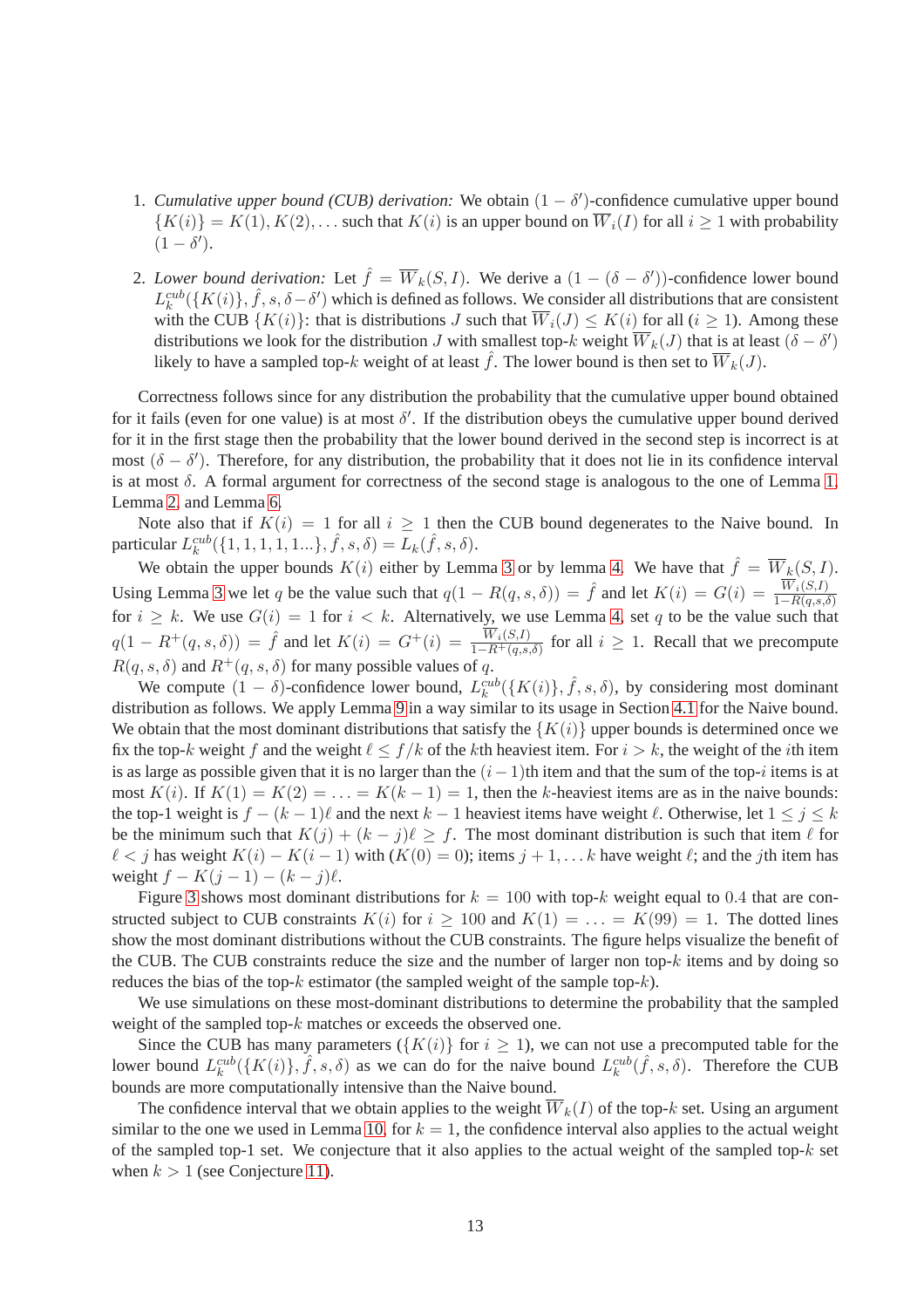

<span id="page-14-0"></span>Figure 3: Most dominant distributions for  $k = 100$  and top-k weight 0.4. These distributions are for  $\ell = 0.004$  (Uniform),  $\ell = 0.002$ , and  $\ell = 0.0001$ . We also show the distributions subject to CUB  $K(i)$ for  $i \ge 100$ . The distributions with and without the CUB are identical for  $i \le 100$ . With CUB the straight lines for  $\ell = 0.004$  and  $\ell = 0.002$  start bending at some  $i > 100$  to obey the CUB. Without the CUB they continue according to the lightly shaded straight lines. The distribution with  $\ell = 0.0001$  is not affected by the CUB.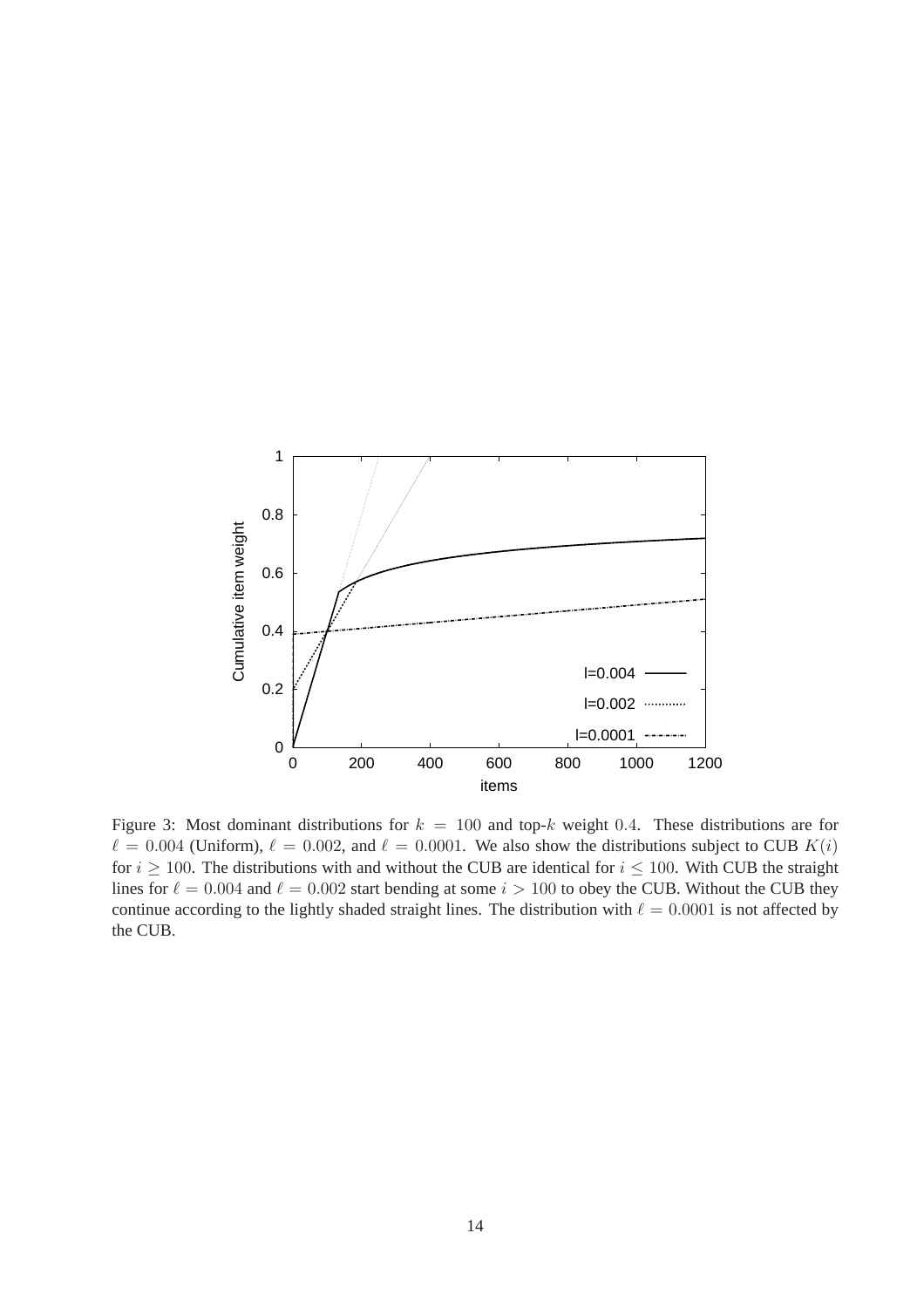The CUB method is based on performing simulations based on statistics derived from the sample and in this sense it is related to statistical bootstrap method [\[ET93\]](#page-29-12).

### **6 Cross validation methods**

<span id="page-15-0"></span>In this chapter we borrow some concepts from machine learning and use the method of cross validation to obtain confidence bounds. Intuitively, the methods we present in this section are based on the following lemma.

**Lemma 12.** Let S' and S'' be two subsets of the sample S such that  $S' \cap S'' = \emptyset$ . Let T be the top-k subset *in* S. Then the weight of T in S<sup> $''$ </sup> is unbiased estimate of the real weight,  $w(T)$ , of T.

*Proof.* In fact,  $w(S'', T)$  is a random variable counting the fraction of successes when we toss a coin of bias  $w(T)$ , |S''| times.  $\Box$ 

We start with a simple *split-sample validation* method. This method gives a top-k candidate and a lower bound on its actual weight. Then we generalize this method and describe the f*-fold cross validation* method and the *leave-*mℓ*-out cross validation* method that partition the sample to more than two parts.

The expectation of all these estimators is equal to the expectation of the actual weight of a sampled top- $k$ set obtained in a sample of size equal to that of the learning part. Since the actual weight of any top- $k$  set is smaller than  $\overline{W}_k(I)$  these estimators are biased down and their expectation is smaller than  $\overline{W}_k(I)$ . For a larger learning set, this expectation is higher and closer to  $\overline{W}_k(I)$ , and therefore may give tighter bound. On the other hand, the variance of the estimate depends on the size of the testing set. We study these tradeoffs. Since these estimators are biased down we show how to use them to obtain the lower end of a confidence interval. We can obtain the upper end as we did for the Naive and the CUB methods.

We also study a technique to upper bound the difference between the weight of our set to that of the actual top- $k$  set. That is, upper bound the potential increase in weight by exchanging items in our candidate set with items outside it. We combine this technique with the split-sample method.

### **6.1 Split-sample (hold out) validation**

We denote the learning part of S by  $S_u$  and the testing part by  $S_\ell$ , and their sizes by  $m_u$  and  $m_\ell$  respectively. We used  $m_u = m_\ell = s/2$ , where  $|S| = s$ , but other partitions are possible. The sampled top-k set in the learning sample,  $I_{k,u} = T_k(S_u, I)$ , is our top-k candidate, and its sampled weight  $w(S_\ell, I_{k,u})$  in the testing sample is the *split-sample estimator* for the top-k weight.

By Lemma [12,](#page-15-0) for every possible  $I_{k,u}$ , the expectation of the sampled weight of  $I_{k,u}$  in  $S_{\ell}$  equals to the actual weight of  $I_{k,u}$ . Since  $w(I_{k,u}) \leq W_k(I)$ , the expectation of  $w(S_\ell, I_{k,u})$  is a lower bound on  $W_k(I)$ .

We obtain confidence bounds based on this estimator as follows. For an upper bound we use  $U(\delta)$  =  $U(\overline{W}_k(S, I), m, \delta)$  as in the previous methods. Since the variance of this estimator is no larger than the variance of a proportion with  $m_\ell$  flips we use  $L(\delta) = L(w(S_\ell, I_{k,u}), m_\ell, \delta)$  as our lower bound. For both upper and lower bounds we take  $[L(\frac{\delta}{2})]$  $\frac{\delta}{2}), U(\frac{\delta}{2}$  $\frac{\delta}{2}$ ] as our  $(1 - \delta)$  - confidence interval. Note that our estimate is valid not only for the top-k weight but also for the actual weight of the set  $I_{k,u}$ .

### <span id="page-15-1"></span>**6.2 2-fold cross validation**

In 2-fold cross validation we split the sample S into two equal parts  $S_u$  and  $S_{\ell}$ . Let  $I_{k,u}$  and  $I_{k,\ell}$  be the sampled top-k sets in  $S_u$  and  $S_\ell$ , respectively. The 2-fold estimator is  $(w(S_\ell, I_{k,u}) + w(S_u, I_{k,\ell})) / 2$ . This estimator is an average of two estimators  $X = w(S_{\ell}, I_{k,u})$  and  $Y = w(S_u, I_{k,\ell})$ . The expectation of each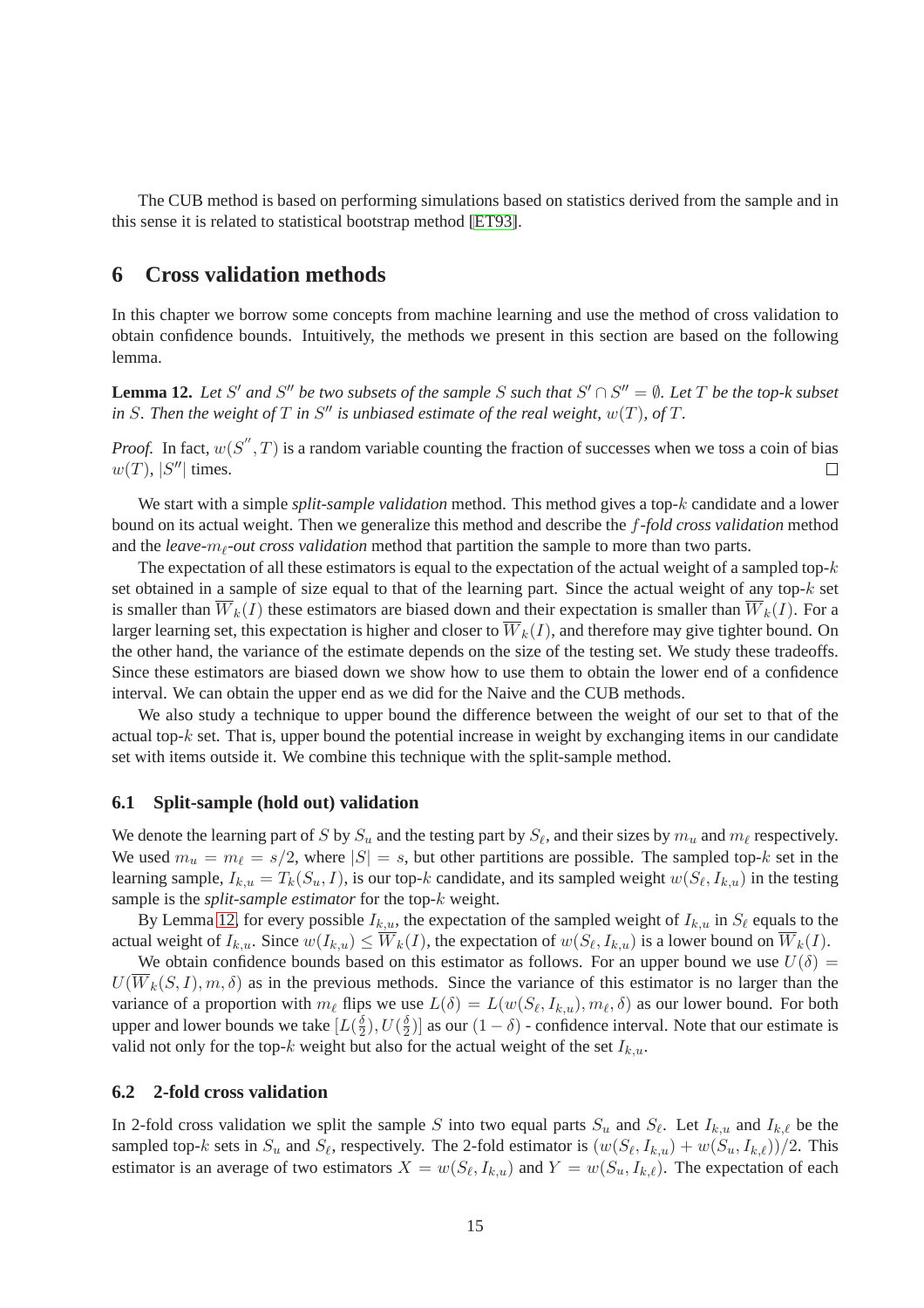of these two estimators equals to the average weight of a top-k set in a sample of size  $s/2$ . So by linearity of expectation this is also the expectation of the 2-fold estimator. Clearly by Lemma [12](#page-15-0) the expectation of this estimator is at most  $\overline{W}_k(I)$ .

We turn this estimator into a confidence interval in a way similar to what we did for the split sample estimator. But for the lower bound we use  $L(\delta) = L((w(S_\ell, I_{k,u}) + w(S_u, I_{k,\ell}))/2, s/2, \delta)$ . To see that this is a  $(1-\delta)$ -confidence lower bound let  $X = w(S_\ell, I_{k,u})$  and  $Y = w(S_u, I_{k,\ell})$ . Note that in general we have

$$
Var\left(\frac{X+Y}{2}\right) = \frac{Var(X) + Var(Y) + 2Cov(X,Y)}{4},\tag{2}
$$

where  $Cov(X, Y)$  is the covariance of X and Y. Since

$$
2Cov(X,Y) = 2E(XY) - 2E(X)E(Y) \le E(X^2) + E(Y^2) - 2E(X)E(Y),
$$

and in our case  $E(X) = E(Y)$ , we have that  $2Cov(X, Y) \leq Var(X) + Var(Y)$ . Furthermore since  $Var(X) = Var(Y)$  we have that  $Var\left(\frac{X+Y}{2}\right) \leq Var(X)$ . This implies that a lower bound for a proportion with  $s/2$  flips applies. Although in our case X and Y are not independent we expect them to be weakly correlated, in which case  $Cov(X, Y)$  is small and  $Var\left(\frac{X+Y}{2}\right)$  is close to  $Var(X)/2$  as if X and Y were independent. Our lower bound is worst-case and does not take this observation into account.

Our experiments indicate that the following conjecture analogous to Conjecture [11](#page-11-1) may be true.

<span id="page-16-0"></span>**Conjecture 13.**  $L(\delta)$  *is a*  $(1 - \delta)$ *-confidence lower bound on the weight of the set*  $T_k(S, I)$ *.* 

### **6.3 R-fold cross validation**

In general by partitioning the samples into r equal parts we get the r-fold cross validation estimator. For each part, we compute the sampled top-k set in the union of the other  $r - 1$  parts (the learning set). Then we compute the weight of this set in the held-out part (the testing set). Let  $X_i, 1 \leq j \leq r$  be a random variable that denotes this weight when the  $j$ -th part is held out. The following lemma follows from Lemma [12.](#page-15-0)

**Lemma 14.** *For any j*,  $E(X_i) \leq \overline{W}_k(I)$ *.* 

The *r*-fold estimator is  $\frac{\sum_{j=1}^{r} X_j}{r}$  $\frac{1}{r}$ .

### **6.4 Leave-out cross validation**

Leave- $m_\ell$ -out cross validation is a "smoothed" version of r-fold cross validation. Consider some fixed  $k \leq m_u \leq m-1$ . The estimator  $J_{m_u}$  is the average, over all subsets  $S_u \subset S$  of size  $|S_u| = m_u$ , of the sampled weight in  $S_{\ell} = S \setminus S_u$  of the sampled top-k subset in  $S_u$ . When there are multiple items with kth largest number of samples we average the sampled weight in  $S_{\ell}$  of all possible top-k sets in  $S_u$ . The following lemma follows from Lemma [12](#page-15-0) and the linearity of expectation.

**Lemma 15.** *For all*  $m_u$ ,  $E(J_{m_u}) \leq W_k(I)$ .

Let  $m_\ell = |S_\ell|$  and assume  $\frac{|S|}{m_\ell}$  is an integer, then we expect this leave out estimator  $J_{m_u}$  to have smaller variance than of an r-fold estimator with  $r = \frac{|S|}{m_e}$  $\frac{|S|}{m_{\ell}}$ . As for r-fold with  $r = \frac{|S|}{m_{\ell}}$  $\frac{S}{m_{\ell}}$ , the expectation of the estimator  $J_{m_u}$  is equal to the expectation of the actual weight of the sampled top-k set in a sample of size  $m_u$ .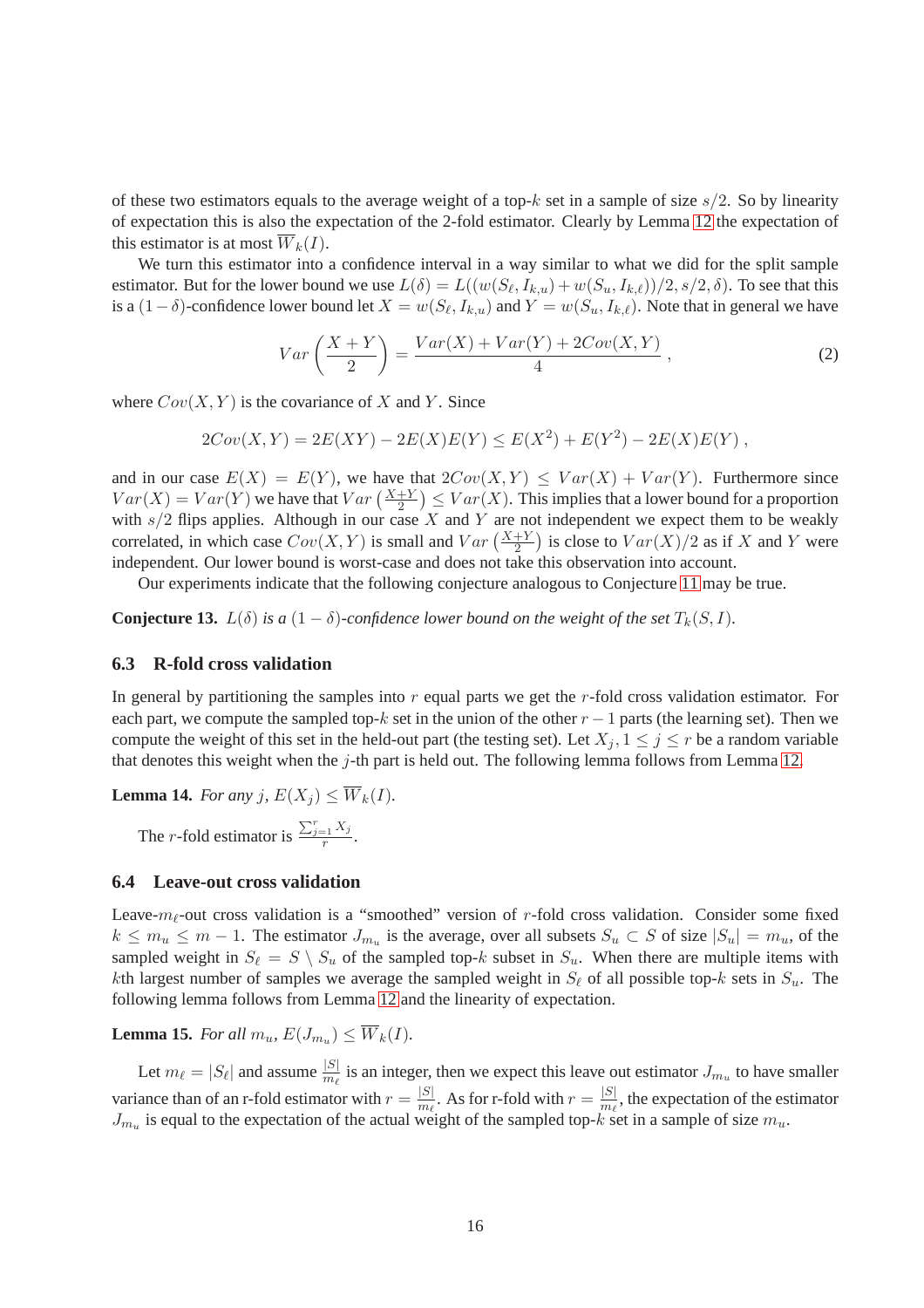### **6.5 Computing leave-out estimators**

The leave-out estimator is defined as an average over all possible subsets, so its direct computation can be prohibitive. In this section we develop a method to estimate the leave-out estimator.

We defined  $J_{m_u}$  as an average over all subsets  $S_u \subset S$  of size  $|S_u| = m_u$ , of the sampled weight in  $S_{\ell} = S \setminus S_u$  of the sampled top-k subset in  $S_u$ . Alternatively, we can sum for each occurrence x of an item i in S, the number of subsets  $S_u$  of  $S \setminus \{x\}$  where i is in the top-k set of  $S_u$ , and then divide this by the total number of subsets of size  $m_u$ .

Let  $P_k(i, m, S)$  be the number of subsets S' of size m, of a multiset S where i is in the top-k subset of  $S'$ . To carefully account for subsets  $S'$  in which the top-k set is not uniquely defined, a more precise definition of  $P_k(i, m, S)$  is as follows. We consider every subset S' of size m of S. Let  $\ell$  be the number of occurrences of the kth most frequent item in S'. If the frequency of i in S' is larger than  $\ell$  then S' contributes 1 to  $P_k(i, m, S)$ . If the frequency of i in S' is smaller than  $\ell$  then S' contributes 0 to  $P_k(i, m, S)$ . Otherwise, let b be the total number of items with frequency equal to  $\ell$ , and let c be the number of such items in the top-k set of S'. The contribution of S' to  $P_k(i, m, S)$  is  $c/b$ . The following lemma gives an equivalent formulation of  $J_{m_u}$ .

**Lemma 16.** Let *i* be the the *i*th most frequent item in S and let  $a_i$  be the number of occurrences of *i* in S. Let  $x_i$  be one among the  $a_i$  occurrences of *i* in S. Then

$$
J_{m_u} = \frac{\sum_i a_i P_k(i, m_u, S \setminus \{x_i\})}{\binom{|S|}{m_u}}.
$$

For each item i we can estimate  $\frac{P_k(i, m_u, S \setminus \{x_i\})}{\binom{|S|}{m_u}}$  by sampling random subsets of size  $m_u$  from  $S \setminus \{x_i\}$ , compute the contribution to  $P_k(i, m_u, S \setminus \{x_i\})$  of each subset, and divide by the number of subsets we sampled. To make this computation more efficient we sample subsets of size  $m<sub>u</sub> + 1$  from S. For each such subset S', and for each occurrence, x, of an item i in S', we use  $S' \setminus \{x\}$  as a random sample from  $S \setminus \{x\}$ and use it in the estimation of  $\frac{P_k(i, m_u, S \setminus \{x_i\})}{\binom{|S|}{m_u}}$ .

**Leave-1-out.** The leave-1-out and the s-fold estimators (where  $s = |S|$ ) are the same. We can compute this estimator efficiently from the counts of items in the sample. Consider a sample S and let  $a_1 \ge a_2 \ge a_3 \cdots$ be the counts of the items in S. Let  $t_{k+1} \geq 1$  be the number of items with frequency equal to  $a_{k+1}$ . Let n  $(0 \le n \le t_{k+1} - 1)$  be the number of items with frequency  $a_{k+1}$  in the sampled top-k set. The estimate is

$$
J_{s-1} = \left(\frac{1}{s}\right) \left( \sum_{i|a_i > a_{k+1}+1} a_i + \left(\frac{n+1}{t_{k+1}+1}\right) \sum_{i|a_i = a_{k+1}+1} a_i \right).
$$

The first terms account for the contribution of items that definitely remain in the modified top- $k$  set after "loosing" the leave-out sample. This includes all items that their count in the sample is larger than  $a_{k+1}$  + 1. The second term accounts for items that are "partially" in the top-k set after loosing the leaveout sample. By partially we mean that there are more items with that frequency than spots for them in the new top-k set. The hypothesis testing literature indicates that leave-1-out cross validation performs well but has the disadvantage of being computationally intensive. In our setting, the computation of the estimator is immediate from the sampled frequencies. This estimator has a learning set of maximal size,  $s - 1$ , and therefore its expectation is closest to the top- $k$  weight among all the cross validation estimators.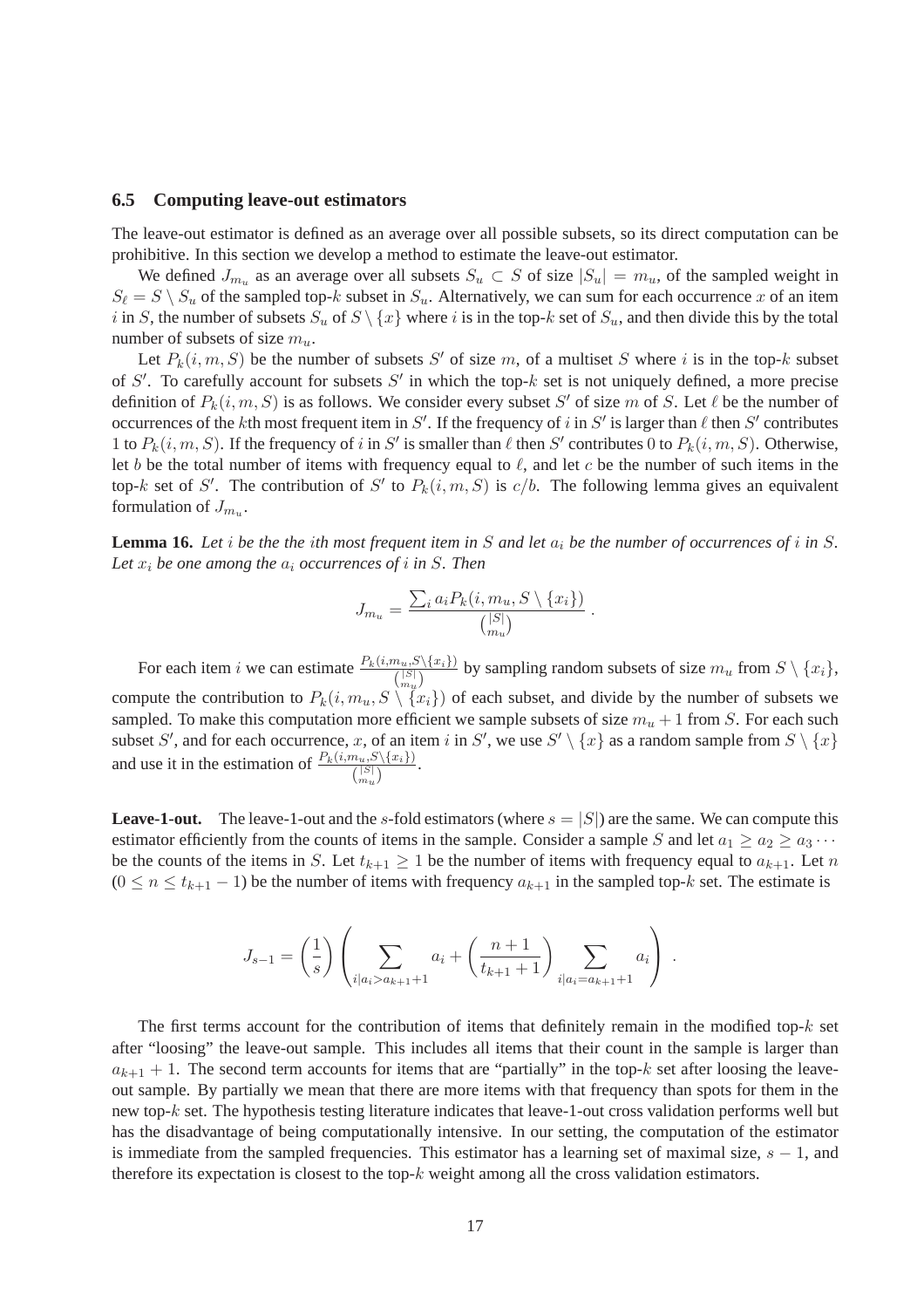### **6.6 Bounding the variance.**

The choice of the particular cross validation estimator, selecting r for the r-fold estimators or  $m_u$  for the leave-out estimators reflects the following tradeoffs. The expectation of these estimators is the expectation of the actual weight of the sampled top- $k$  set in a sample of the size of the learning set. This expectation is non-decreasing with the number of samples and gets closer to  $\overline{W}_k(I)$  with more samples in the learning set. Therefore, it is beneficial to use larger learning sets (small r, or large  $m_u$ ). In the extreme, the leave-1-out estimator is the one that maximizes the expectation of the estimator. However, smaller size test sets and dependencies between learning sets can increase the variance of the estimator. The effect of that on the derived lower bound depends on both the actual variance and on how tightly we can bound this variance. In our evaluation, we consider both the empirical performance of these estimators and the rigorous confidence intervals we can derive for them.

As we did with the 2-fold estimator, we can apply proportion lower bounds to any of the cross validation estimators to obtain the lower end of a confidence interval as follows. Since the variance of the estimator is not larger than the variance of a Binomial random variable with  $m_\ell = s - m_u$  (or  $s/r$ ) independent samples we apply the proportion lower bound to it. For the r-fold method we have  $L\left(\frac{\sum_{j=1}^{r} X_j}{r}\right)$  $\frac{1}{r}^{\frac{\Lambda_j}{r}}, \frac{s}{r}$  $\left(\frac{s}{r},\delta\right)$  as our 1 – δ-confidence lower bound, and for the leave- $m_{\ell}$ -out estimator we obtain  $L(J_{m_u}, m_{\ell}, \delta)$ .

This method is pessimistic for two reasons. The first is the application of a proportion bound to a biased quantity. The second reason is that the calculation assumes a binomial distribution with  $m_\ell$  or  $s/r$ independent trials, and therefore does not account for the benefit of the cross validation averaging over multiple splits into learning and test subsets. This effect becomes worse for larger values of  $r$ . (See the discussion in Section [6.2.](#page-15-1))

In the experimental evaluation, we consider both the empirical performance of the estimators (in terms of expectation and the average squared and absolute error), and the quality of the confidence intervals. For confidence intervals, we use two approaches to derive lower bounds: The first is the pessimistic rigorous approach. The second is a heuristic that "treats" the estimate as a binomial with  $s$  independent trials and applies a proportion  $L(Z, s, \delta)$  lower bound, where Z is the value of the estimator. We refer to this heuristic as *r-fold with s* and carefully evaluate its empirical correctness.

#### <span id="page-18-0"></span>**6.7 Weight difference to the top-k weight**

We next consider the goal of obtaining a  $(1-\delta)$ -confidence upper bound on the difference  $\overline{W}_k(I)-w(I_{k,u})$ between the weight of our output set  $I_{k,u}$  to that of the true top-k set. A more refined question is "by how much can we possibly increase the weight of our set by exchanging items from  $I_{k,u}$  with items that are in  $I \setminus I_{k,u}$ ?" It is a different question than bounding the weight of the set. For example, in some cases we can say that "we are 95% certain that our set is the (exact) top- $k$  set", which is something we can not conclude from confidence bounds on the weight.

We use the basic split-sample validation approach, where the top- $k$  candidate set,  $I_{k,u}$ , is derived from the learning sample  $S_u$ . The testing sample  $S_{\ell}$  is then used to bound the amount by which we can increase the weight of the set  $I_{k,u}$  by exchanging a set of items from  $I_{k,u}$  with a set of items of the same cardinality from  $I \setminus I_{k,u}$ .

Let  $C_j = C(W_j(S_\ell, I \setminus I_{k,u}), m_\ell, \underline{W}_j(S_\ell, I_{k,u}), m_\ell, \delta)$ . Recall that  $C()$  was define in Section [2.](#page-3-0) It is a  $(1 - \delta)$ -confidence upper bound on the difference of two proportions. To obtain  $C_j$  we apply it as if we observe  $W_j(S_\ell, I \setminus I_{k,u})$  positive examples in  $m_\ell$  draws of one proportion and  $\underline{W}_j(S_\ell, I_{k,u})$  positive examples of the other in  $m_\ell$  draws.

**Lemma 17.**  $\max_{1 \leq j \leq k} C_j$  *is a*  $(1 - \delta)$ -confidence upper bound on the amount by which we can increase *the weight of the set*  $I_{k,u}$  *by exchanging items. (Hence, it is also a*  $(1 - \delta)$ *-confidence upper bound on the*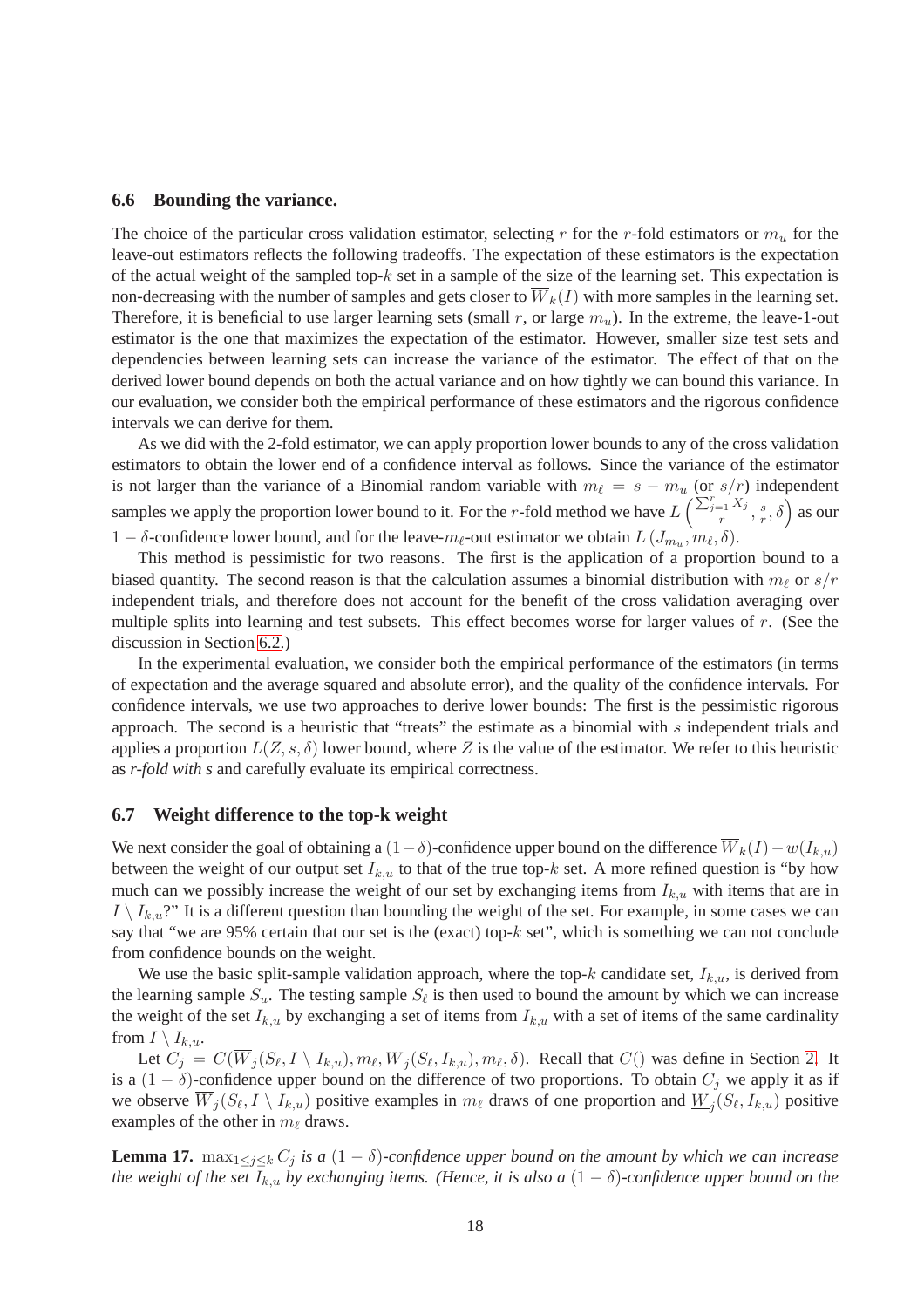$difference \overline{W}_k(I) - w(I_{k,u}).$ 

*Proof.* The maximal amount by which we can increase the weight of  $I_{k,u}$  by exchanging items is equal to

$$
\max_{1 \leq j \leq k} \overline{W}_j(I \setminus I_{k,u}) - \underline{W}_j(I_{k,u}).
$$

It follows that if  $C_j$  is a  $(1 - \delta)$ -confidence upper bound on the difference  $W_j(I \setminus I_{k,u}) - \underline{W}_j(I_{k,u})$ , then  $\max_{1 \leq j \leq k} C_j$  is a  $(1-\delta)$ -confidence upper bound on the maximum increase (and therefore on the difference  $\overline{W}_k(I) - w(I_{k,u}).$ 

It remains to show that  $C_j$  is a  $(1 - \delta)$ -confidence upper bound on  $W_j(I \setminus I_{k,u}) - \underline{W}_j(I_{k,u})$ . We use the samples  $S_{\ell}$  to obtain upper bound on the weight of the top-j elements in  $I \setminus I_{k,u}$ , and a lower bound on the weight of the bottom-j elements in  $I_{k,u}$ .

Let  $J_j = T_j (I \setminus I_{k,u})$  be the real top-j set in  $I \setminus I_{k,u}$ . Let  $H_j = B_j (I_{k,u})$  be the real bottom-j set in  $I_{k,u}$ . Clearly  $W_j(I \setminus I_{k,u}) - \underline{W}_j(I_{k,u}) = w(J_j) - w(H_j)$ .

The value  $w(S_\ell,J_j)$  is equivalent to the fraction of positive examples in  $m_\ell$  tosses of a proportion  $w(J_j).$ Similarly, the value  $w(S_\ell, H_j)$  is equivalent to the fraction of positive examples in  $m_\ell$  tosses of a proportion  $w(H_i)$ .

Since  $W_j(S_\ell, I \setminus I_{k,u}) \ge w(S_\ell, J_j)$  and  $\underline{W}_j(S_\ell, I_{k,u}) \le w(S_\ell, H_j)$  we obtain that

$$
\overline{W}_j(S_\ell, I \setminus I_{k,u}) - \underline{W}_j(S_\ell, I_{k,u}) \geq w(S_\ell, J_j) - w(S_\ell, H_j) .
$$

Since  $C_j$  is an upper bound (with probability  $1 - \delta$ ) on the difference of the proportions, assuming the outcomes from drawing the proportions are  $W_j(S_\ell, I \setminus I_{k,u})$  and  $\underline{W}_j(S_\ell, I_{k,u})$ , then it is clearly an upper bound with probability  $1 - \delta$  on  $w(J_i) - w(B_i)$  as required.  $\Box$ 

### <span id="page-19-0"></span>**7 Evaluation Results**

The algorithms were evaluated on all data sets, for top-100 and top-1, and confidence levels  $\delta = 0.1$  and  $\delta = 0.01$ . In the evaluation we consider the tightness of the estimates and confidence intervals. For the heuristic r-fold with s lower bounds we also consider correctness.

### **7.1 Quality of different estimators**

We empirically evaluated the expectation, average square error, and average absolute error of the (positively biased) sampled weight of the sampled top-k items, and the negatively-biased split-sample, 2-fold, 10-fold, and s-fold estimators. We also consider two combined estimators: the average of the sampled weight of the sampled top- $k$  items and the s-fold estimator (s-fold+upper) and the average of the sampled weight of the sampled top- $k$  items and the 2-fold estimator (2-fold+upper). The expectation of these estimators shows their bias, the square and absolute error reflect both the bias and the variance of these estimators. The results for three datasets are shown in Figures [4](#page-20-0) and [5.](#page-21-0) We only show the average absolute error, the average square error behaves similarly. The figures show that the bias decreases with  $r$  for the  $r$ -fold estimators. The absolute error and variance measures vary: 2-fold is always at least as good as split-sample and on some datasets it has considerably smaller variance. In most cases, the s-fold and 10-fold estimators have smaller variance than the 2-fold estimator. The sampled weight of the sampled top-k items is often worse or comparable to the s-fold estimator. The combined estimators perform very well and in most cases they had the smallest error and bias.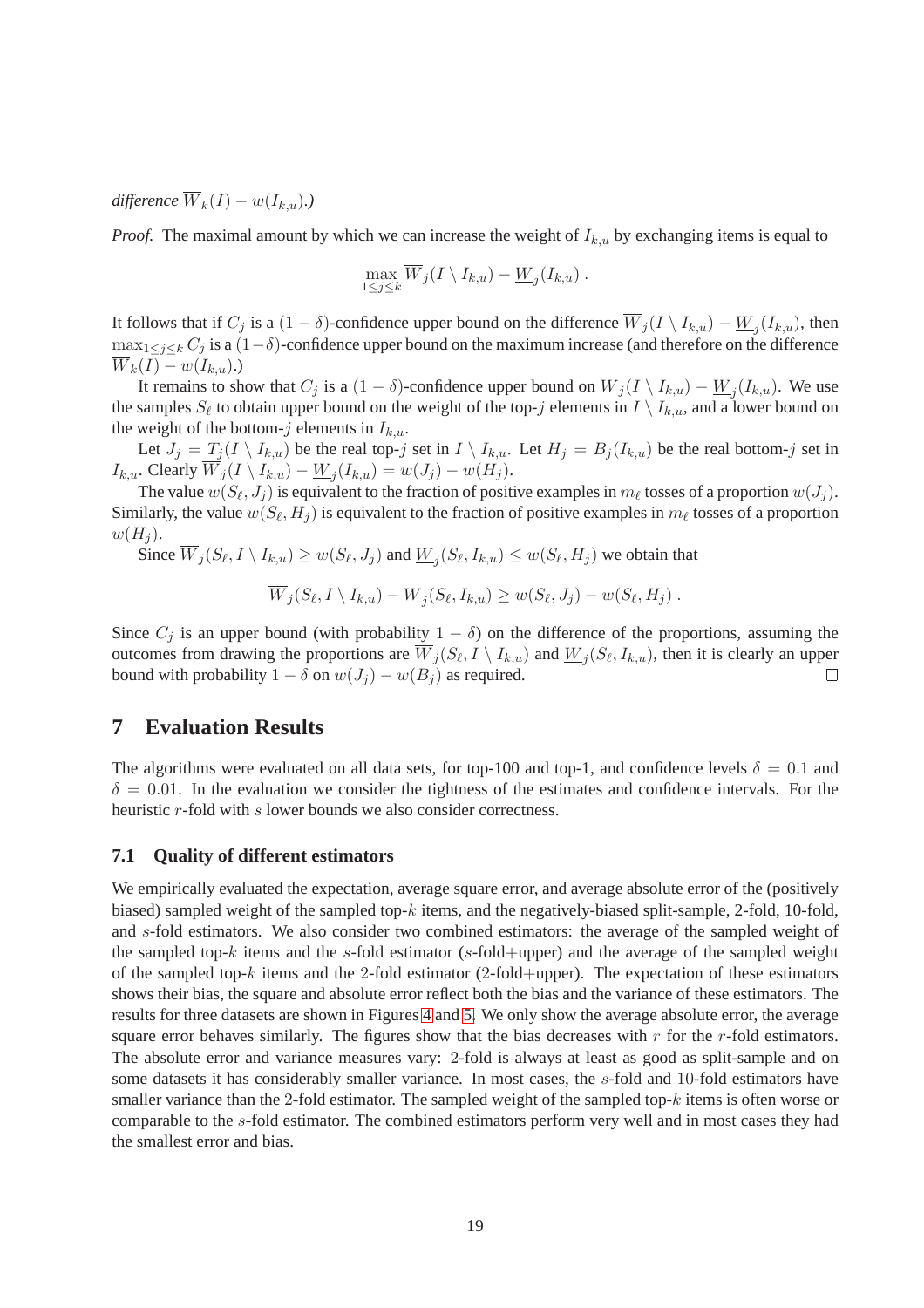

<span id="page-20-0"></span>Figure 4: Average value (left) and corresponding average absolute error (right) of top-k estimators (averaged over 500 runs) for destination ports.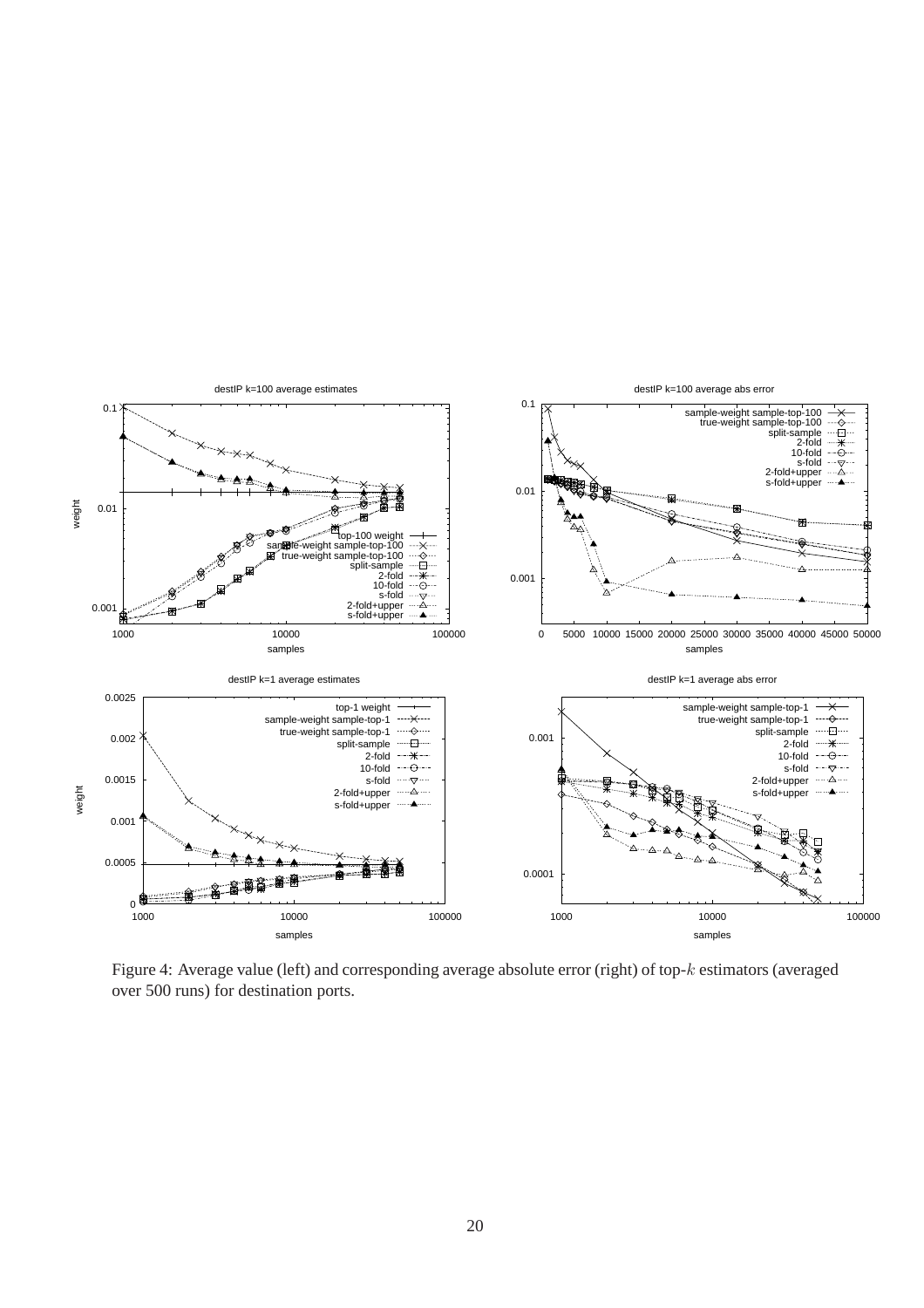

<span id="page-21-0"></span>Figure 5: Average value (left) and corresponding average absolute error (right) of top-k estimators (averaged over 500 runs) for the source ports and the WorldCup data sets.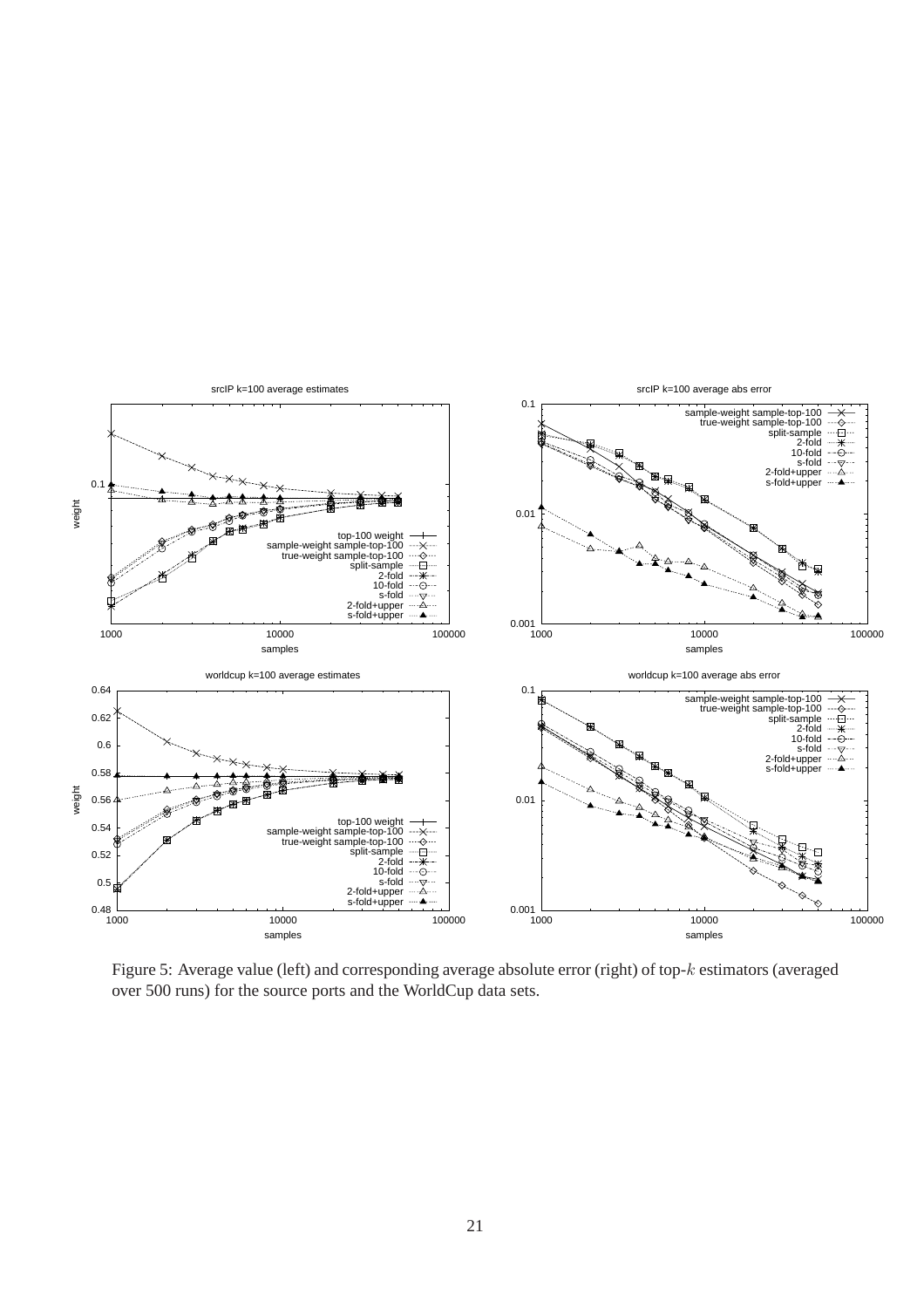### **7.2 Confidence intervals**

We compared the Naive bound, the CUB bound, the split-sample and 2-fold bounds (with  $s/2$  proportion correction), and the 10-fold bound (with  $s/10$  proportion correction). The split-sample bound is similar to the 2-fold bound, and therefore not shown in the plots. Figure [6](#page-23-0) shows averaged  $(1 - \delta)$ -confidence upper and lower bounds for these methods. The upper bound is the same for all methods but the lower bound varies.

We precomputed, using multiple simulation runs, tables for the  $(1 - \delta)$ -confidence bounds  $U(\hat{p}, s, \delta)$ ,  $L(\hat{p}, s, \delta)$  (for proportions, see Section [2.2\)](#page-4-1), and  $L_k(\hat{f}, s, \delta)$  (for the Naive lower bound, see Section [4.1\)](#page-9-3). The tables of  $L_k(\hat{f}, s, \delta)$  were generated using a simulations with the families of most dominant distributions. We used the table of  $U(\hat{p}, s, \delta)$  to derive the upper bound, and the table of  $L(\hat{p}, s, \delta)$  to derive the lower bounds for the cross validation methods. We used the table of  $L_k(\hat{f}, s, \delta)$  to derive the Naive lower bound. The precomputation of this table made the implementation of the Naive method very efficient. The implementation of the CUB method involved constructing and running simulations on families of mostdominant distributions in each run of the algorithms. For the CUB method, these families depend on the cumulative upper bounds obtained, so we could not use precomputed tables. As a result, the CUB method is considerably more computation intensive.

We evaluated two variants of the CUB. The first one (denoted CUB in Figure [6\)](#page-23-0) derives  $K(i)$  only for  $i \geq k$  (K(1) = ... = K(k - 1) = 1), using the method in Lemma [3.](#page-6-2) The second one (denoted CUB+ in Figure [6\)](#page-23-0) uses a cumulative+ bound of Lemma [4](#page-6-3) and thereby derives  $K(i)$  for all  $i > 1$ . For a given confidence level, the bounds K(i) obtained by CUB+ are tighter for  $(i < k)$  but weaker for  $i \geq k$  than the bounds obtained by CUB. There is a difference between CUB and CUB+ only for  $k > 1$ .

The results for selected datasets and parameters (k and  $\delta$ ) are provided in Figure [6.](#page-23-0) The figures also show the top-k weight  $\overline{W}_k(I)$ , the sampled weight of the sampled top-k set (that has expectation at least  $\overline{W}_k(I)$  and gets closer to  $\overline{W}_k(I)$  as the number of samples grows) the actual weight of the sampled top-k set (that has expectation at most  $\overline{W}_k(I)$  and also gets closer to  $\overline{W}_k(I)$  as the number of samples grows).

The Naive lower bound is almost always the lowest (least tight) bound and is outperformed by the CUB and 2-fold bounds. The 10-fold bound is sometimes below Naive, because of the pessimistic  $s/10$ proportion adjustment. In some cases, the Naive bound was tighter than the 2-fold bound. This can happen on distributions that are closer to the "most dominant distributions" on which the Naive bound is tight and the 2-fold method, that utilizes half the samples, is not. On our datasets, we observed that Naive is tighter on distributions where the top-k weight is most of the total weight. The CUB bound was tighter than the 2-fold bound on more distributions, but there were also many distributions where the 2-fold bound was tighter. The CUB+ bounds were slightly tighter than the CUB bounds.

**Observed error-rates for top-**k **weight.** We considered the observed error rates of the  $(1 - \delta)$ -confidence upper bounds and the  $(1 - \delta)$ -confidence lower bounds obtained via rigorous methods (Naive, CUB, 2-fold with  $s/2$  correction and 10-fold with  $s/10$  correction). The observed error rate is the fraction of runs in which the lower bound was higher (or the upper bound was lower) than the top- $k$  weight. Tables [1,](#page-24-0) [2,](#page-24-1) and [3](#page-25-0) show the error rates for the upper bound and for the Naive and CUB lower bounds. The results are aggregated across different numbers of samples, for each dataset and  $k$ . When the number of experiments grows to infinity the error rate should be smaller than  $\delta$ . For most instances (an instance is specified by the dataset, k,  $\delta$ , method, and number of samples), the error rate was well below  $\delta$ . This was the case since our worst case bounds are pessimistic.

**Observed error-rates for top-** $k$  **set.** We also considered the error rates of the  $(1 - \delta)$ -confidence lower bounds with respect to the "top- $k$  set" metric, that is the fraction of runs in which the actual weight of the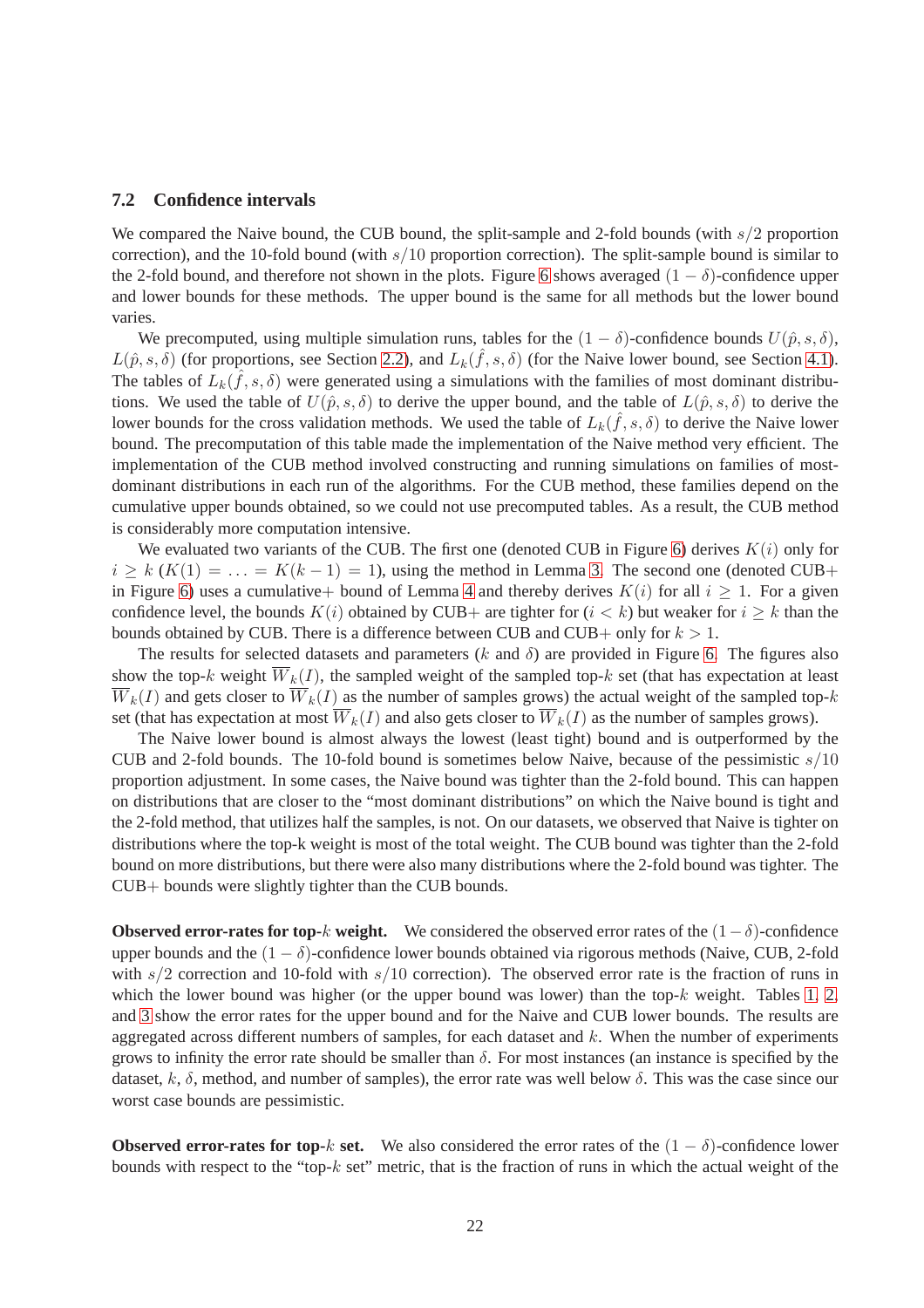

<span id="page-23-0"></span>Figure 6:  $(1 - \delta)$ -confidence upper and lower bounds, by different methods, averaged over 500 runs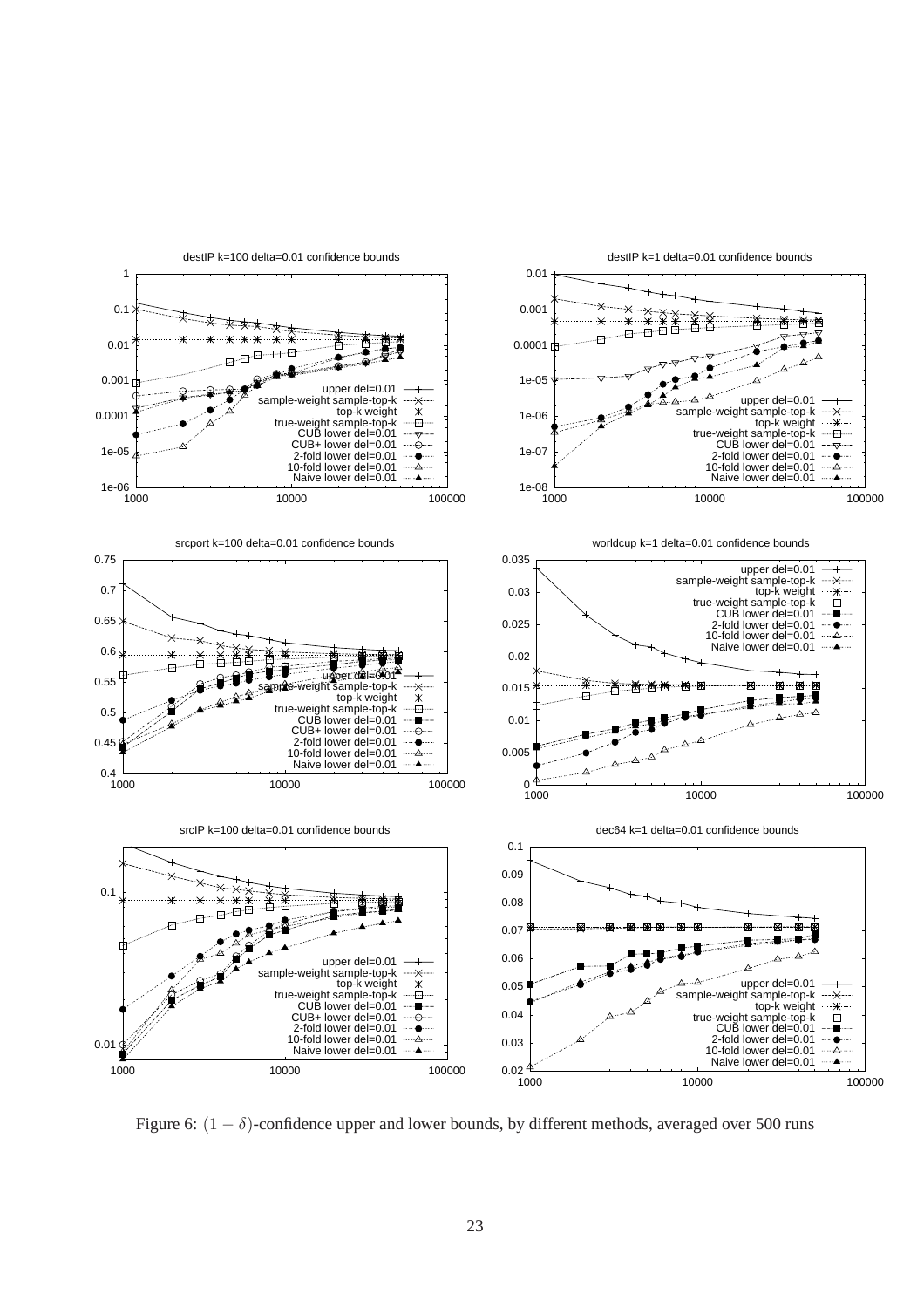| dataset, $k$         | $\delta = 0.1$    | $\delta = 0.01$   |
|----------------------|-------------------|-------------------|
| dec641               | 0.101             | 0.005             |
| dec64100             | 0.005             |                   |
| destport 1           | 0.084             | 0.002             |
| destport 100         | $\mathbf{\Omega}$ | $\mathbf{0}$      |
| destIP 1             | 0                 | 0                 |
| destIP 100           | 0                 | 0                 |
| lb <sub>1100</sub> 1 | 0.11              | 0.012             |
| lb1100 100           | 0.008             | $\mathbf{\Omega}$ |
| sreport 1            | 0.101             | 0.006             |
| sreport 100          | 0.016             | $\mathbf{\Omega}$ |
| srcIP 1              | 0.077             | 0.002             |
| srcIP 100            | $\mathbf{\Omega}$ |                   |
| worldcup 1           | 0.05              | 0.001             |
| worldcup 100         | 0.008             |                   |

<span id="page-24-0"></span>Table 1: Observed error rate of the  $(1 - \delta)$ -confidence upper bound.

| dataset, $k$        | $\delta = 0.1$ |       | $\delta = 0.01$ |          |
|---------------------|----------------|-------|-----------------|----------|
|                     | weight         | set   | weight          | set      |
| dec641              | 0.003          | 0.003 | $\theta$        | 0        |
| $dec64$ 100         | 0              | 0     | 0               | 0        |
| destport 1          | 0.001          | 0.002 | $\Omega$        | 0        |
| destport 100        | 0              | 0     | 0               | 0        |
| destIP <sub>1</sub> | 0              | 0     | 0               | 0        |
| destIP 100          | 0              | 0.001 | $\Omega$        | 0        |
| 1 <sub>b11001</sub> | 0.003          | 0.003 | $\theta$        | 0        |
| lb1100 100          | 0              | 0     | $\theta$        | $\theta$ |
| sreport 1           | 0.024          | 0.024 | $\Omega$        | $\theta$ |
| sreport 100         | 0              | 0     | 0               | 0        |
| srcIP1              | 0.001          | 0.001 | $\Omega$        | $\theta$ |
| srcIP 100           | 0              | 0     | 0               | 0        |
| worldcup 1          | 0              | 0.004 | $\Omega$        | 0        |
| worldcup 100        | 0              |       |                 |          |

<span id="page-24-1"></span>Table 2: Observed error rate of the  $(1 - \delta)$ -confidence Naive lower bound on top-k weight and top-k set.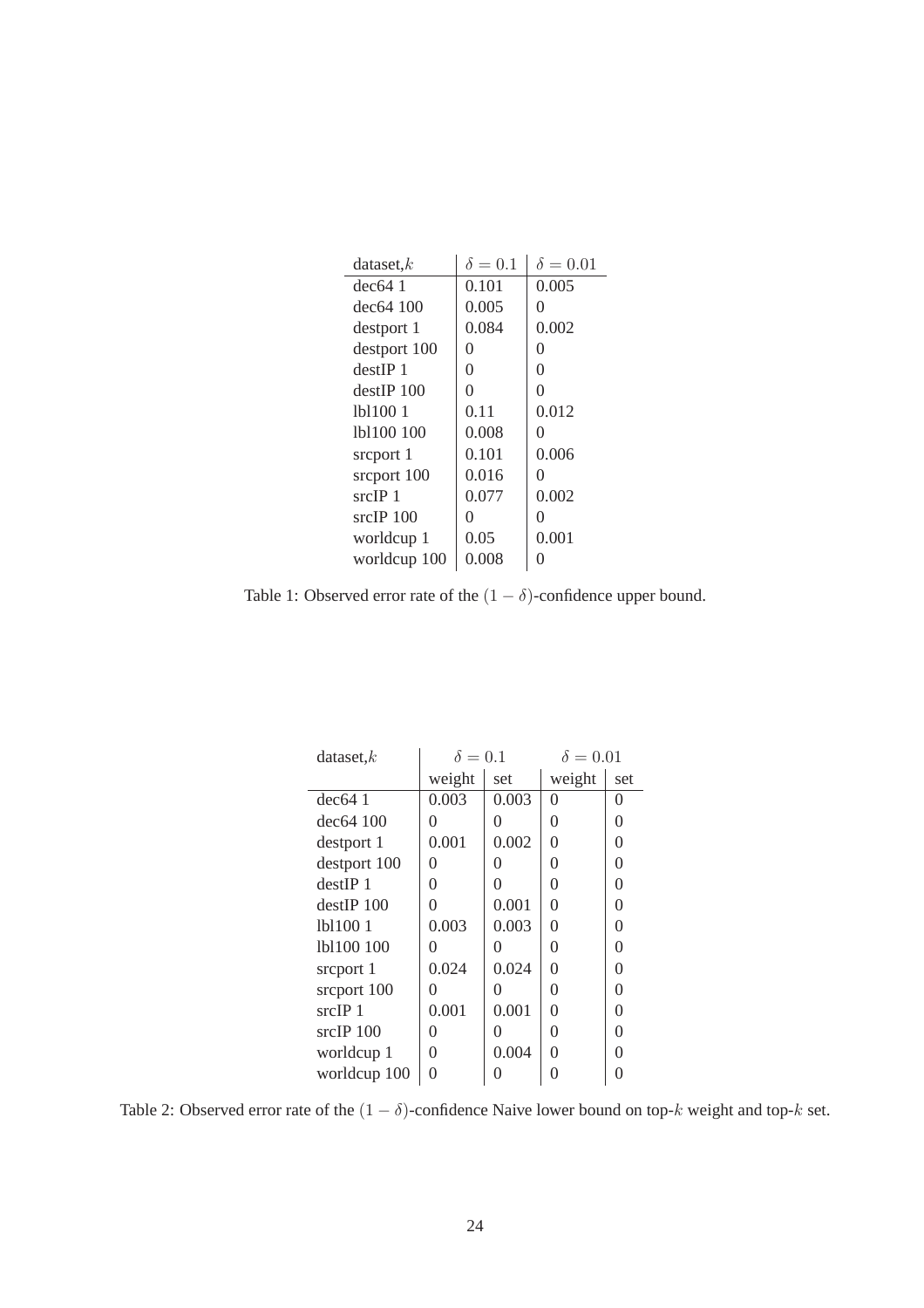| dataset, $k$        | $\delta = 0.1$ |                   | $\delta = 0.01$ |       |
|---------------------|----------------|-------------------|-----------------|-------|
|                     | weight         | set               | weight          | set   |
| dec641              | 0.018          | 0.018             | $\Omega$        | 0     |
| dec64100            | 0              | $\mathbf{\Omega}$ | 0               | 0     |
| destport 1          | 0.022          | 0.022             | 0.001           | 0.002 |
| destport 100        | $\theta$       | $\mathbf{\Omega}$ | 0               | 0     |
| destIP <sub>1</sub> | 0.005          | 0.089             | $\Omega$        | 0.033 |
| destIP 100          | 0              | 0                 | 0               | 0     |
| 1b11001             | 0.025          | 0.025             | 0.002           | 0.002 |
| lb1100 100          | 0              | 0                 | 0               | 0     |
| sreport 1           | 0.041          | 0.041             | 0.005           | 0.005 |
| sreport 100         | 0.001          | 0.017             | $\Omega$        | 0.001 |
| srcIP1              | 0.036          | 0.038             | 0.002           | 0.002 |
| srcIP $100$         | 0              | $\Omega$          | $\mathbf{0}$    | 0     |
| worldcup 1          | 0.007          | 0.011             | 0.002           | 0.004 |
| worldcup 100        | 0              |                   |                 |       |

<span id="page-25-0"></span>Table 3: Observed error rate of the  $(1 - \delta)$ -confidence CUB lower bound on top-k weight and top-k set.

top- $k$  set in the sample is below the respective lower bound. The real weight of the top- $k$  set in the sample is always smaller than the weight of the real top- $k$  set. Therefore, the observed error rate should be higher than for the "top-k weight" metric. Tables [2](#page-24-1) and [3](#page-25-0) list the observed error rates for the Naive and CUB lower bounds. The results are aggregated across different numbers of samples, for each dataset and  $k = 1,100$ . We observed that across all instances, the error rates were consistent with the respective lower bounds, that is, the error rate was below  $\delta$  or otherwise close to  $\delta$  within the applicable standard error. These observations support that a variant of Conjecture [11](#page-11-1) holds for CUB.

**Observed error-rates for split-sample and 2-fold.** We compared the observed error rates for the top- $k$ weight of the  $(1 - \delta)$ -confidence lower bounds obtained via the split-sample and the 2-fold methods. Recall that both estimators have the same expectation (and therefore the same bias). We expected the 2-fold method to have lower variance and the observed error rates support this expectation. For  $\delta = 0.1$ , the average error rate over split-sample instances was 0.044 and was only 0.015 over 2-fold instances. For  $\delta = 0.01$ , the respective error rates were  $0.0016$  and  $2.3e - 05$ . A more detailed summary is provided in Table [4](#page-26-0) (error rates are aggregated across different numbers of samples for each dataset and k).

**Heuristic cross validation bounds.** We evaluated the observed error rates of the heuristic cross validation lower bounds r-fold with s. The observed error rates for s-fold with s are listed in Table [5.](#page-26-1) On the majority of instances, the error rate did not exceed the corresponding  $\delta$  value. For the weight of the top-k set, the bounds were often too loose. Since the heuristic lower bounds are tighter than with the rigorous methods, the results suggest that this might be a reasonable heuristic for top- $k$  weight, but not for top- $k$  set. The empirically good performance of the 10-fold and s-fold estimators suggests that there might be a way to derive tighter rigorous bounds on their variance.

### <span id="page-25-1"></span>**7.3 Bounding the difference to the top-**k **weight**

We evaluated the method (Section [6.7\)](#page-18-0) that directly bounds the difference between the weight of the observed top- $k$  set to the weight of the best alternative set of size  $k$ . We used the Normal approximation to bound the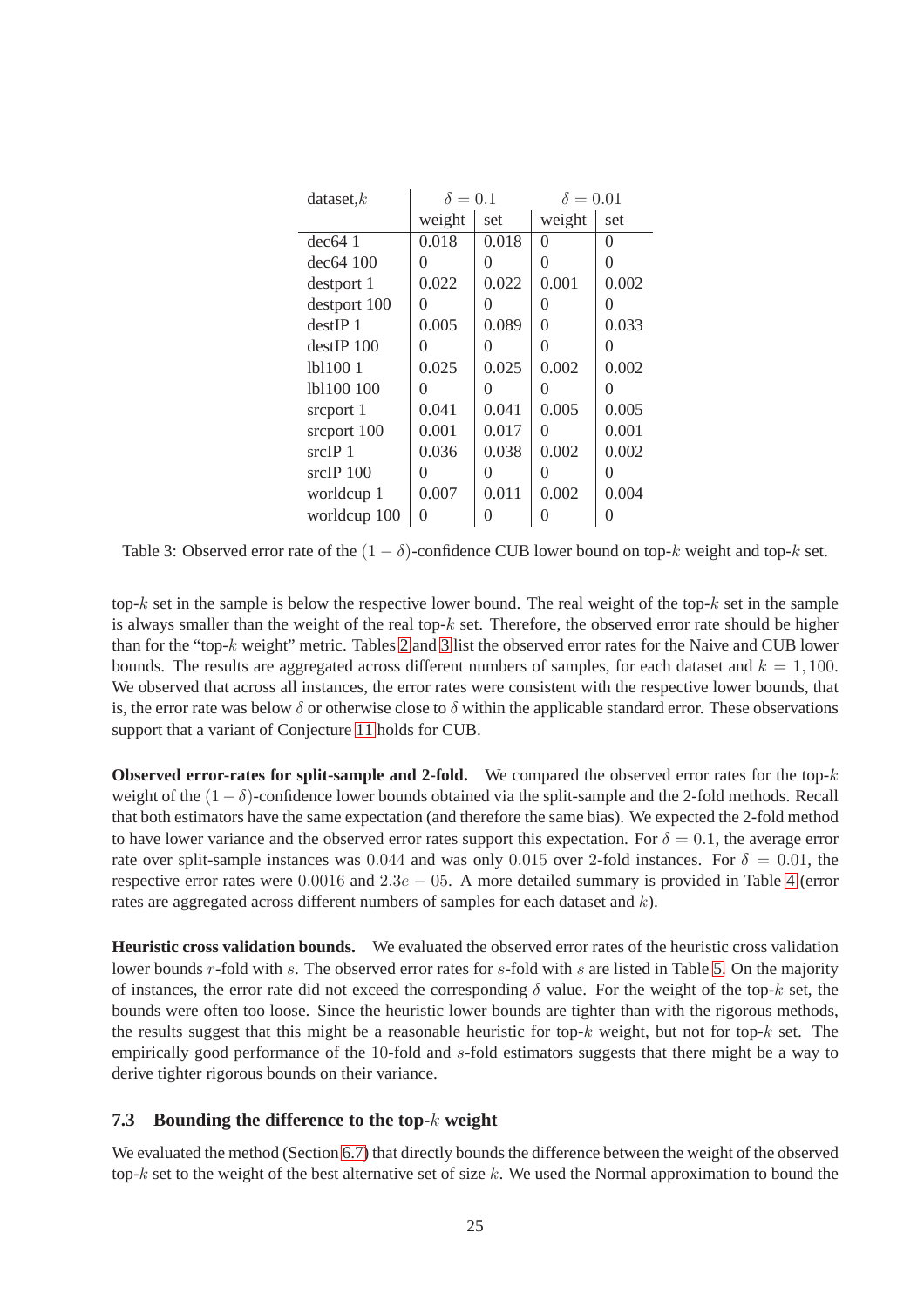| dataset, $k$ | split-sample   |                 | 2-fold         |                 |
|--------------|----------------|-----------------|----------------|-----------------|
|              | $\delta = 0.1$ | $\delta = 0.01$ | $\delta = 0.1$ | $\delta = 0.01$ |
| dec641       | 0.108          | 0.004           | 0.034          | 0               |
| dec64100     | 0              | 0               | 0.002          | 0               |
| destport 1   | 0.079          | 0.003           | 0.029          | $\Omega$        |
| destport 100 | 0              | 0               | 0.004          | 0               |
| destIP1      | 0.017          | 0.001           | 0.031          | $\Omega$        |
| destIP 100   | 0              | 0               | 0.006          | $\Omega$        |
| Ibl100 1     | 0.107          | 0.003           | 0.034          | $\Omega$        |
| lb1100 100   | 0.006          | 0               | 0.003          | $\Omega$        |
| sreport 1    | 0.121          | 0.008           | 0.035          | 0               |
| sreport 100  | 0.004          | 0               | 0.002          | $\Omega$        |
| srcIP1       | 0.091          | 0               | 0.037          | 0               |
| srcIP $100$  | 0              | 0               | 0.001          | 0               |
| worldcup 1   | 0.064          | 0.001           | 0.041          | $\Omega$        |
| worldcup 100 | 0.007          | 0               | 0.006          | 0               |

<span id="page-26-0"></span>Table 4: Observed error rates of the  $(1 - \delta)$ -confidence split-sample and 2-fold lower bounds on top-k weight.

| dataset, $k$        | $\delta = 0.1$ |       | $\delta = 0.01$ |       |
|---------------------|----------------|-------|-----------------|-------|
|                     | weight         | set   | weight          | set   |
| dec641              | 0.097          | 0.097 | 0.002           | 0.002 |
| dec64100            | 0.006          | 0.139 | $\Omega$        | 0.012 |
| destport 1          | 0.082          | 0.087 | 0.002           | 0.003 |
| destport 100        | 0.001          | 0.115 | 0               | 0.009 |
| destIP <sub>1</sub> | 0.069          | 0.147 | 0.004           | 0.037 |
| destIP 100          | 0              | 0.156 | 0               | 0.028 |
| 1b11001             | 0.102          | 0.102 | 0.001           | 0.001 |
| lb1100 100          | 0.02           | 0.135 | $\Omega$        | 0.006 |
| src46001            | 0.117          | 0.117 | 0.008           | 0.008 |
| src4600 100         | 0.009          | 0.099 | $\Omega$        | 0.002 |
| srcIP1              | 0.102          | 0.104 | 0.003           | 0.003 |
| srcIP $100$         | 0.004          | 0.149 | 0               | 0.009 |
| worldcup 1          | 0.089          | 0.146 | 0.004           | 0.014 |
| worldcup 100        | 0.028          | 0.157 | 0               | 0.013 |

<span id="page-26-1"></span>Table 5: Observed error rates of the  $(1 - \delta)$ -confidence s-fold with s heuristic lower bound on top-k weight and top-k set.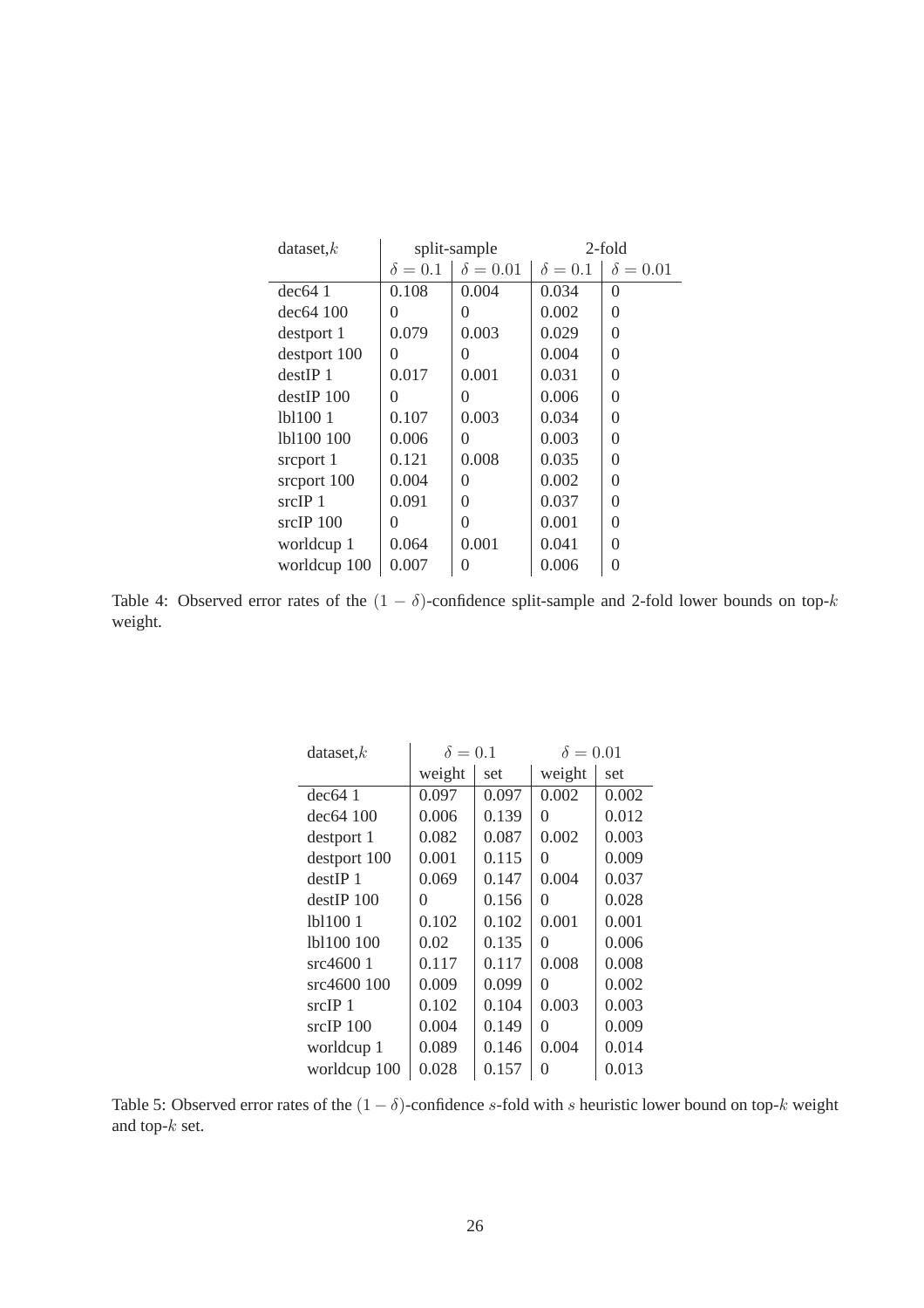differences of proportions (see Section [2.2\)](#page-4-1).

Assume that Conjecture [11](#page-11-1) and its extension to the CUB and the 2-fold (Conjecture [13\)](#page-16-0) are true. That is our confidence interval bounds not only the top-k weight but also the weight of the top-k set that we find. Then it is easy to see that the width of the  $1-\delta$ -confidence interval is a  $1-\delta$ -confidence bound on the weight difference between the weight of our candidate set and the weight of the real top-k set. Figure [7](#page-28-4) shows the average width of this interval for the Naive bound, the CUB bound, and the 2-fold bound with  $\delta = 0.2$ and  $\delta = 0.02$ . It also shows the bound that is derived using the direct method developed in Section [6.7](#page-18-0) for confidence levels  $\delta = 0.2$  and  $\delta = 0.02$ . (We used  $\delta = 0.1$  and  $\delta = 0.01$ -confidence upper and lower bounds respectively.)

The direct bounds are not always tighter than the 2-fold, CUB, and Naive bounds, but on many instances they are significantly tighter. The bounds obtained as the width of the confidence intervals are always positive whereas the direct method can sometimes provide a negative bound on the difference. The interpretation of a negative bound is that we are  $(1-\delta)$ -confident that replacing items from our set with the heaviest items that are not in our set will decrease the weight of the set by at least the value of the negative bound. In particular, the direct method enables us in some cases to derive confidence interval for our set being the unique top- $k$  set.

# **8 Conclusion and future directions**

We developed several rigorous methods to derive confidence intervals and estimators for approximate top $k$  weight and top- $k$  set queries over a sample of the dataset. Our work provides basic statistical tools for applications that provide only sampled data. The methods we developed vary in the amount of computation required and in the tightness of the bounds. Generally, methods that are able to uncover and exploit more of the structure of the distribution which we sample provide tighter bounds, but can also be more computationally intensive.

We plan to extend our methodology to applications where the available storage is not sufficient to store the entire sample. In such applications the sampled records are distributed in many locations or arrive as a data stream. For these applications, we need to decide which information to maintain on the sample, and to derive estimators and confidence intervals that are based on this partial information. In addition, we would like to consider a sequential settings where the algorithm can adaptively increase the number of samples until it can answer a query with specified precision and confidence bounds.

# **References**

- <span id="page-27-1"></span>[BID05] C. Barakat, G. Iannaccone, and C. Diot. Ranking flows from sampled traffic. In *CoNEXT'05: Proceedings of the 2005 ACM conference on Emerging ne twork experiment and technology*, pages 188–199. ACM Press, 2005.
- <span id="page-27-3"></span>[BO03] B. Babcock and C. Olston. Distributed top-k monitoring. In *SIGMOD'03: Proceedings of the 2003 ACM SIGMOD international conf erence on management of data*, pages 28–39. ACM Press, 2003.
- <span id="page-27-2"></span>[CCFC04] M. Charikar, K. Chen, and M. Farach-Colton. Finding frequent items in data streams. *Theor. Comput. Sci.*, 312(1):3–15, 2004.
- <span id="page-27-0"></span>[CCMN00] M. Charikar, S. Chaudhuri, R. Motwani, and V. Narasayya. Towards estimation error guarantees for distinct values. In *PODS'00: Proceedings of the nineteenth ACM SIGMOD-SIGACT-SIGART symposium on Principles of database systems*, pages 268–279. ACM Press, 2000.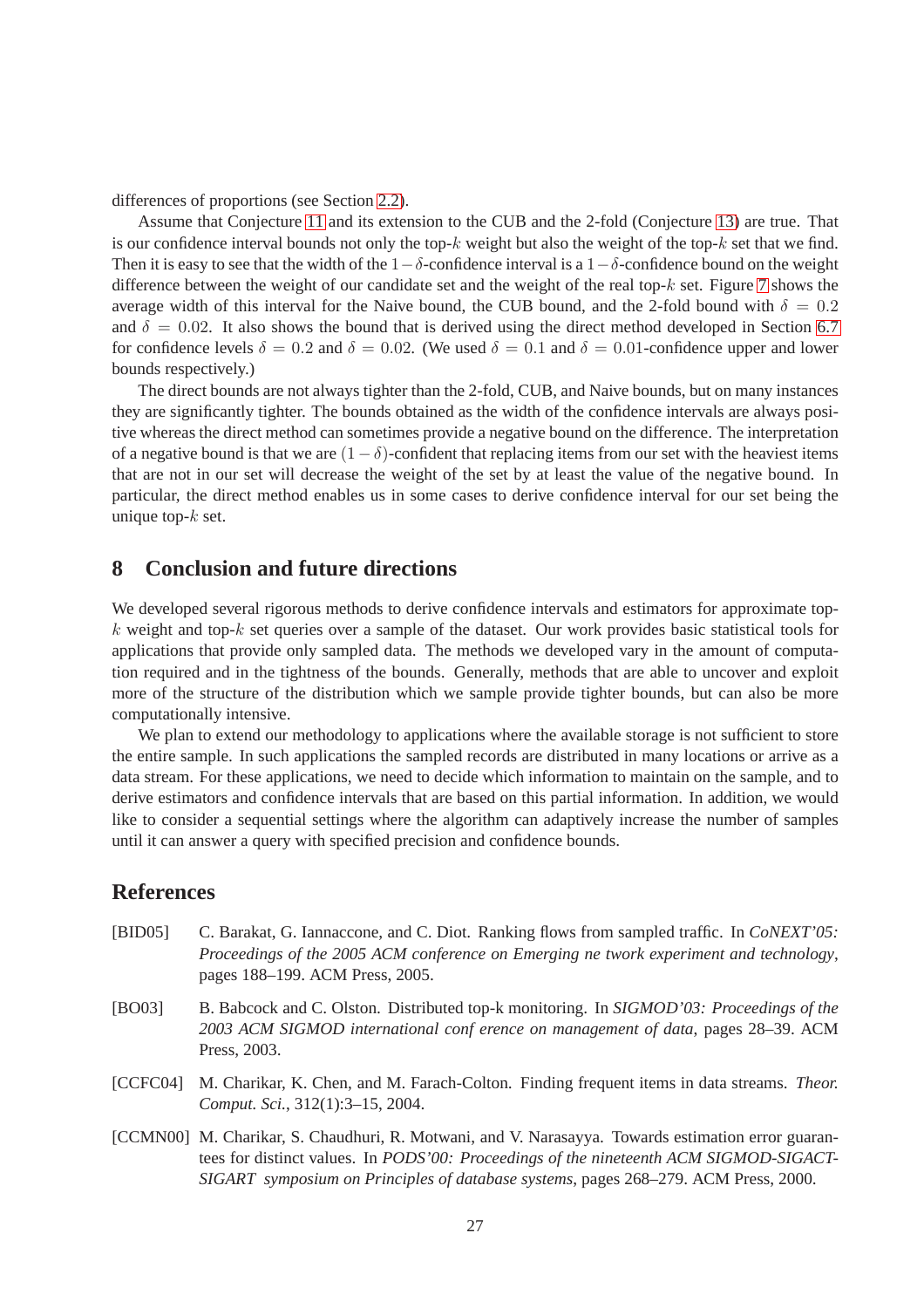

<span id="page-28-4"></span>Figure 7: Upper bound on the difference between the weight of our sampled top-k set to the weight of the best alternative set (averaged over 500 runs). The line marked "direct" corresponds to the method of Section [7.3.](#page-25-1)

- <span id="page-28-3"></span>[CGK06] E. Cohen, N. Grossuag, and H. Kaplan. Processing Top-k Queries from Samples. In *CoNEXT'06: Proceedings of the 2006 ACM conference on Emerging network experiment and technology (CoNext)*. ACM, 2006.
- <span id="page-28-1"></span>[CM03] G. Cormode and S. Muthukrishnan. What's hot and what's not: tracking most frequent items dynamically. In *PODS'03: Proceedings of the twenty-second ACM SIGMOD-SIGACT-SIGA RT symposium on Principles of database systems*, pages 296–306. ACM Press, 2003.
- <span id="page-28-2"></span>[CW04] P. Cao and Z. Wang. Efficient top-k query calculation in distributed networks. In *PODC'04: Proceedings of the twenty-third annual ACM symposium on Principles of distributed computing*, pages 206–215. ACM Press, 2004.
- <span id="page-28-0"></span>[DLT03] N. Duffield, C. Lund, and M. Thorup. Estimating flow distributions from sampled flow statistics. In *SIGCOMM'03: Proceedings of the 2003 conference on Applications, technologies, architectures, and protocols for computer communications*, pages 325–336. ACM Press, 2003.